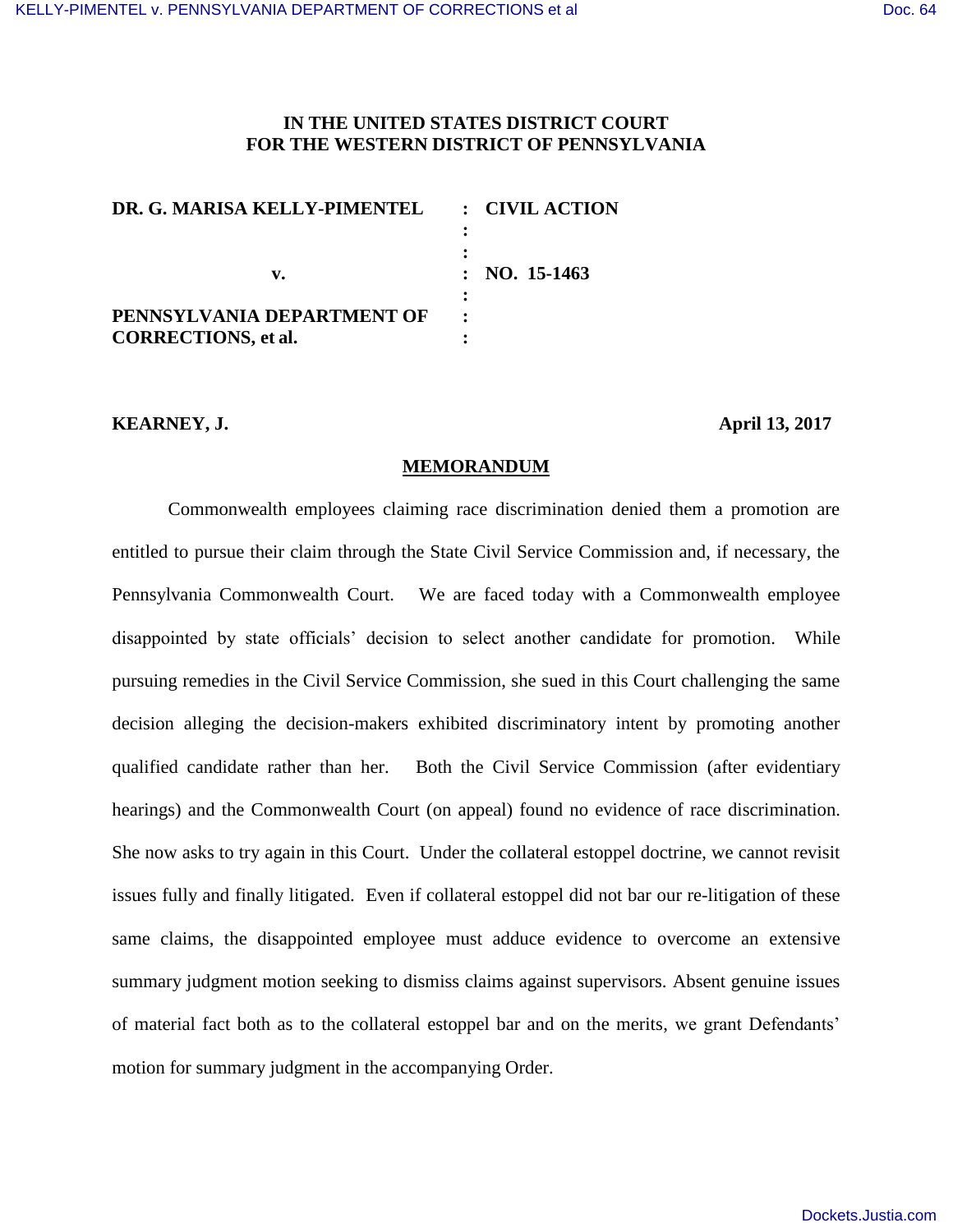## **I. Undisputed Facts**<sup>1</sup>

The Pennsylvania Department of Corrections (the "Department") employed Dr. Kelly-Pimentel as an Adult Basic Education Teacher at the State Correctional Institution at Greene ("SCI-Greene").<sup>2</sup> The Department provides education services to inmates through the Bureau of Correction Education ("BCE").<sup>3</sup> It is the Department's policy to provide "a full range of centralized educational services consisting of academic education, vocational education, recreation services, library services, and special education, as well as educational testing and academic and vocational counseling" with a goal of preparing inmates for the General Education Development ("GED") examination.<sup>4</sup>

The Department is an "administrative department" within the Commonwealth of Pennsylvania and is headed by the Secretary of Corrections, Defendant John E. Wetzel.<sup>5</sup> Secretary Wetzel supervises the Executive Deputy Secretary, Defendant Shirley Moore Smeal.<sup>6</sup> Defendant Steven Davy served as the Director of BCE during the relevant time period and reported to Executive Deputy Secretary Moore Smeal.<sup>7</sup>

 Director Davy supervised three Education Administration Managers, each covering the Eastern Region, Western Region, and Specialized Facilities/Programs. In February 2014, the Education Administration Manager for the Western Region announced his retirement, and the Department issued a job posting seeking candidates to fill this Civil Service position.<sup>8</sup> Eight candidates applied for the Western Region Manager position including Dr. Kelly-Pimentel, an African-American woman, and Terri Fazio, a Caucasian woman.<sup>9</sup> Dr. Kelly-Pimentel, an Adult Basic Education Teacher at SCI-Greene, began working for the Department in 1988, and worked in other corrections education positions including as Principal at SCI-Greene and Academic Counselor at SCI-Pittsburgh.<sup>10</sup> Ms. Fazio began working for the Department in 1990, held the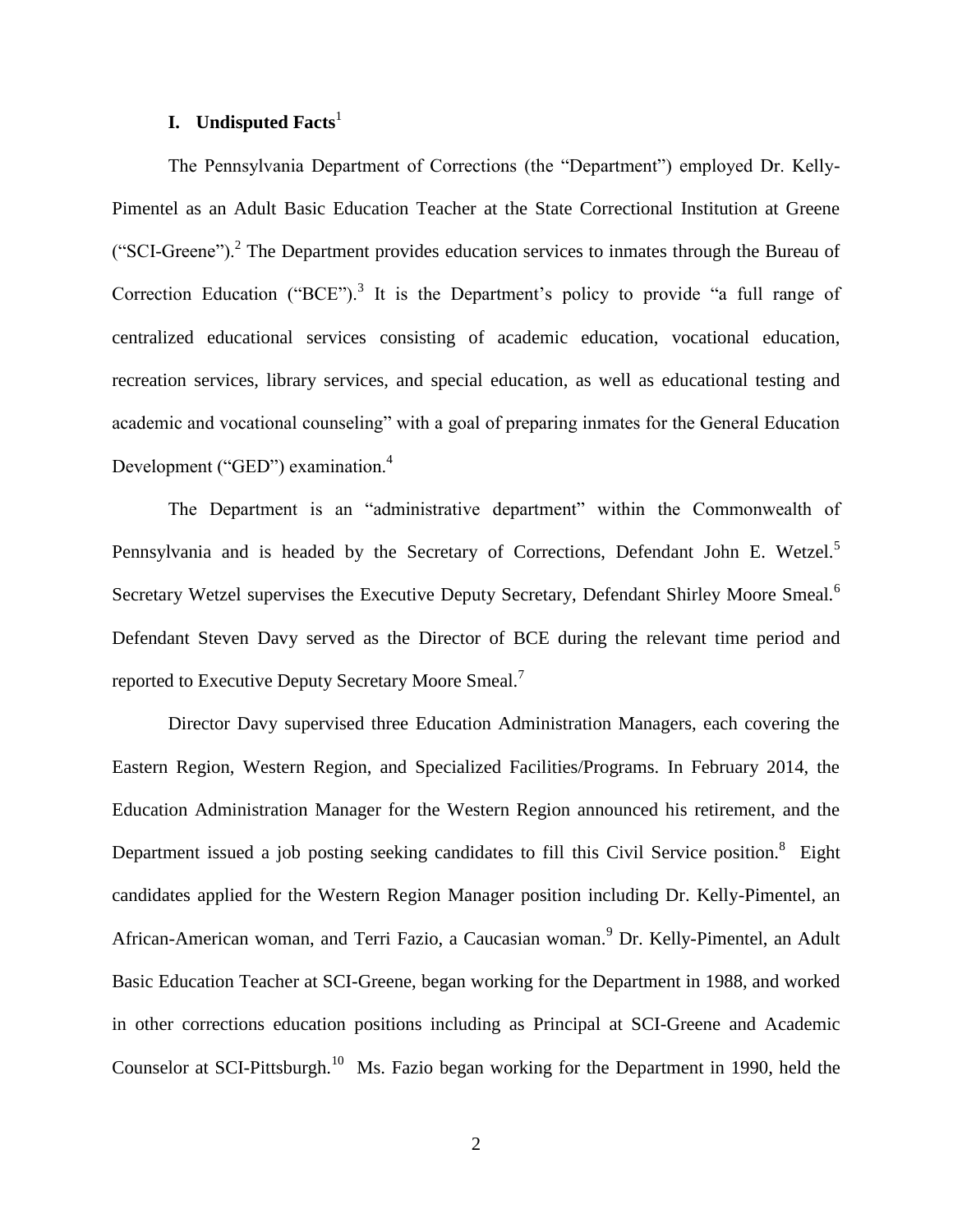position of Principal at SCI-Waymart, and worked in other corrections education positions including as an Adult Basic Education Teacher and Academic Counselor.<sup>11</sup>

 Director Davy and Executive Deputy Secretary Moore Smeal interviewed six candidates for the Western Region Manager position including Dr. Kelly-Pimentel and Ms. Fazio.<sup>12</sup> Director Davy and Executive Deputy Secretary Moore Smeal asked all candidates the same questions and noted the candidates' responses.<sup>13</sup> Director Davy and Executive Deputy Secretary Moore Smeal additionally considered application packets submitted by Dr. Kelly-Pimentel and Ms. Fazio. <sup>14</sup>

 Director Davy and Executive Deputy Secretary Moore Smeal each individually ranked the candidates with each selecting Ms. Fazio as the top candidate.<sup>15</sup> Dr. Kelly-Pimentel ranked fifth.<sup>16</sup> Secretary Wetzel did not interview or rank the candidates or participate in the decision to select Ms. Fazio for the position. $17$ 

 Director Davy and Executive Deputy Secretary Moore Smeal selected Ms. Fazio for the Education Administration Manager position on May 22, 2014.<sup>18</sup> Ms. Fazio did not immediately assume the position because the Department implemented a hiring freeze on May 27, 2014 due to budget concerns.<sup>19</sup> Ms. Fazio became an acting Education Administration Manager effective July 6, 2014.<sup>20</sup> Director Davy and Executive Deputy Secretary Moore Smeal signed an Equal Employment Review Certificate and submitted it to the Department's Equal Employment Opportunity Office.<sup>21</sup> The Equal Opportunity Officer approved the Equal Employment Review Certificate for Ms. Fazio's position on September 2,  $2014<sup>22</sup>$  The Department then notified the remaining candidates, including Dr. Kelly-Pimentel, they were not selected for the Education Administration Manager position.<sup>23</sup>

On September 9, 2014, Dr. Kelly-Pimentel emailed Brittany Chizar, Human Resource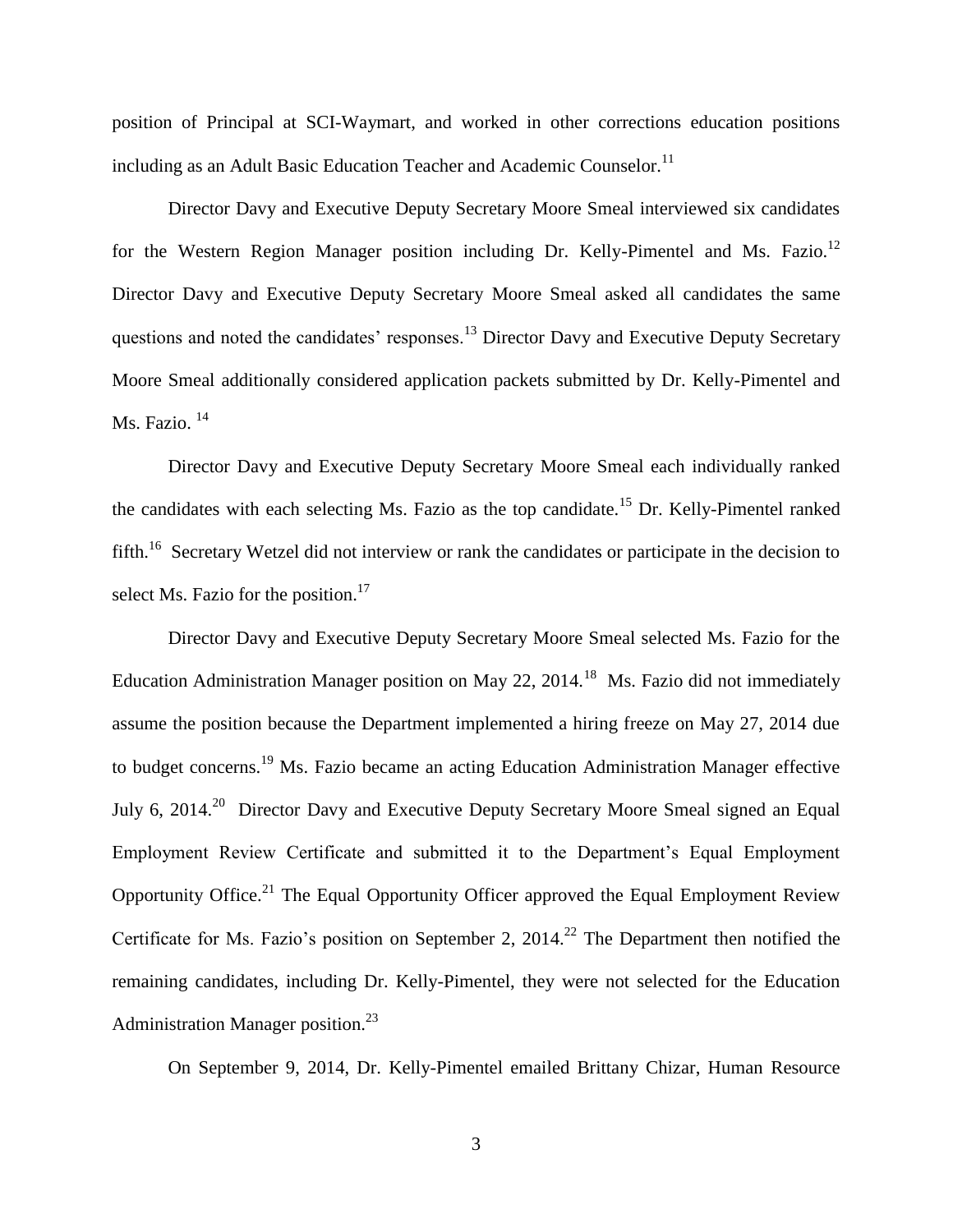Assistant for the Department, copied to Secretary Wetzel and Raphael Chieke, the Director of the Office of Equal Employment Opportunity, expressing her disagreement "the person selected [Ms. Fazio] was more qualified for the position<sup>224</sup> than she. Dr. Kelly-Pimentel then appealed to the State Civil Service Commission, challenging the Department's decision to hire Ms. Fazio for the Education Administration Manager position as motivated by race discrimination.<sup>25</sup>

 The State Civil Service Commission held evidentiary hearings on February 26, 2015 and April 30, 2015.<sup>26</sup> On December 18, 2015, the State Civil Service Commission issued a 49-page opinion dismissing her appeal, finding Dr. Kelly-Pimentel failed to present evidence establishing discrimination.<sup>27</sup> On January 15, 2016, Dr. Kelly-Pimentel appealed the State Civil Service Commission's decision to the Pennsylvania Commonwealth Court.<sup>28</sup> Dr. Kelly-Pimentel argued the State Civil Service Commission erred in finding no discrimination.<sup>29</sup> The Pennsylvania Commonwealth Court affirmed the State Civil Service Commission's conclusion Dr. Kelly-Pimentel "failed to put forth sufficient evidence to demonstrate technical discrimination" and "failed to present evidence of traditional, race-based discrimination."<sup>30</sup>

 On November 9, 2015, after the State Civil Service Commission's evidentiary hearings but before it issued its adjudication, Dr. Kelly-Pimentel filed her complaint in this Court against the Department, Secretary Wetzel, Executive Deputy Secretary Moore Smeal, and Director Davy alleging race-based employment discrimination in violation of Title VII.  $31$  After the close of discovery, Defendants move for summary judgment on Dr. Kelly-Pimentel's remaining § 1983 equal protection claim against the individual Defendants.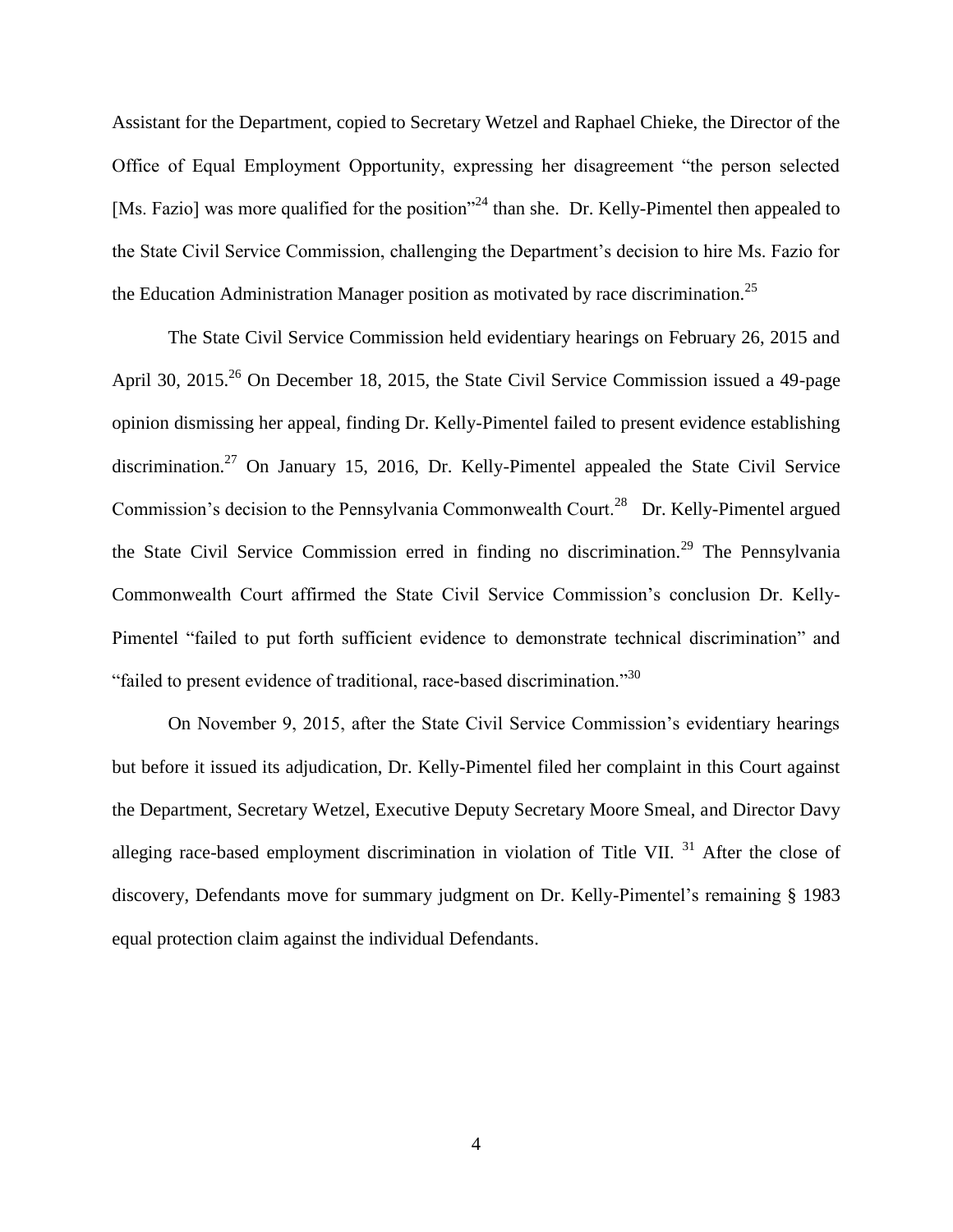# $\mathbf{II.}$  Analysis<sup>32</sup>

 Defendants primarily argue Dr. Kelly-Pimentel's claims of discrimination are precluded under the doctrine of collateral estoppel by the Commonwealth Court's February 1, 2017 decision affirming the State Civil Service Commission (the "Commission"). Defendants alternatively argue, if collateral estoppel does not apply to preclude Dr. Kelly-Pimentel's claim, Secretary Wetzel is entitled to summary judgment because there is no evidence to support a supervisory liability claim against him and there is no evidence to support race-based discrimination against Executive Deputy Secretary Smeal Moore and Director Davy.

#### **A. Dr. Kelly-Pimentel's claims are barred by collateral estoppel.**

Collateral estoppel, also known as issue preclusion, "prevents parties from relitigating an issue that has already been actually litigated."<sup>33</sup> "When a prior case has been adjudicated in a state court, federal courts are required by 28 U.S.C. § 1738 to give full faith and credit to the state judgment and, in section 1983 cases, apply the same preclusion rules as would the courts of that state." <sup>34</sup> We are directed to "look principally to state law in deciding what effect to give state-court judgments."<sup>35</sup>

 Under Pennsylvania law, relitigation of an issue is barred by collateral estoppel where: "(1) the issue decided in the prior adjudication was identical with the one presented in the later action; (2) there was a final judgment on the merits; (3) the party against whom the plea is asserted was a party or in privity with a party to the prior adjudication; and (4) the party against whom it is asserted has had a full and fair opportunity to litigate the issue in question in a prior action."<sup>36</sup> We apply the four factor test to determine whether the Commonwealth Court's findings are entitled to preclusive effect.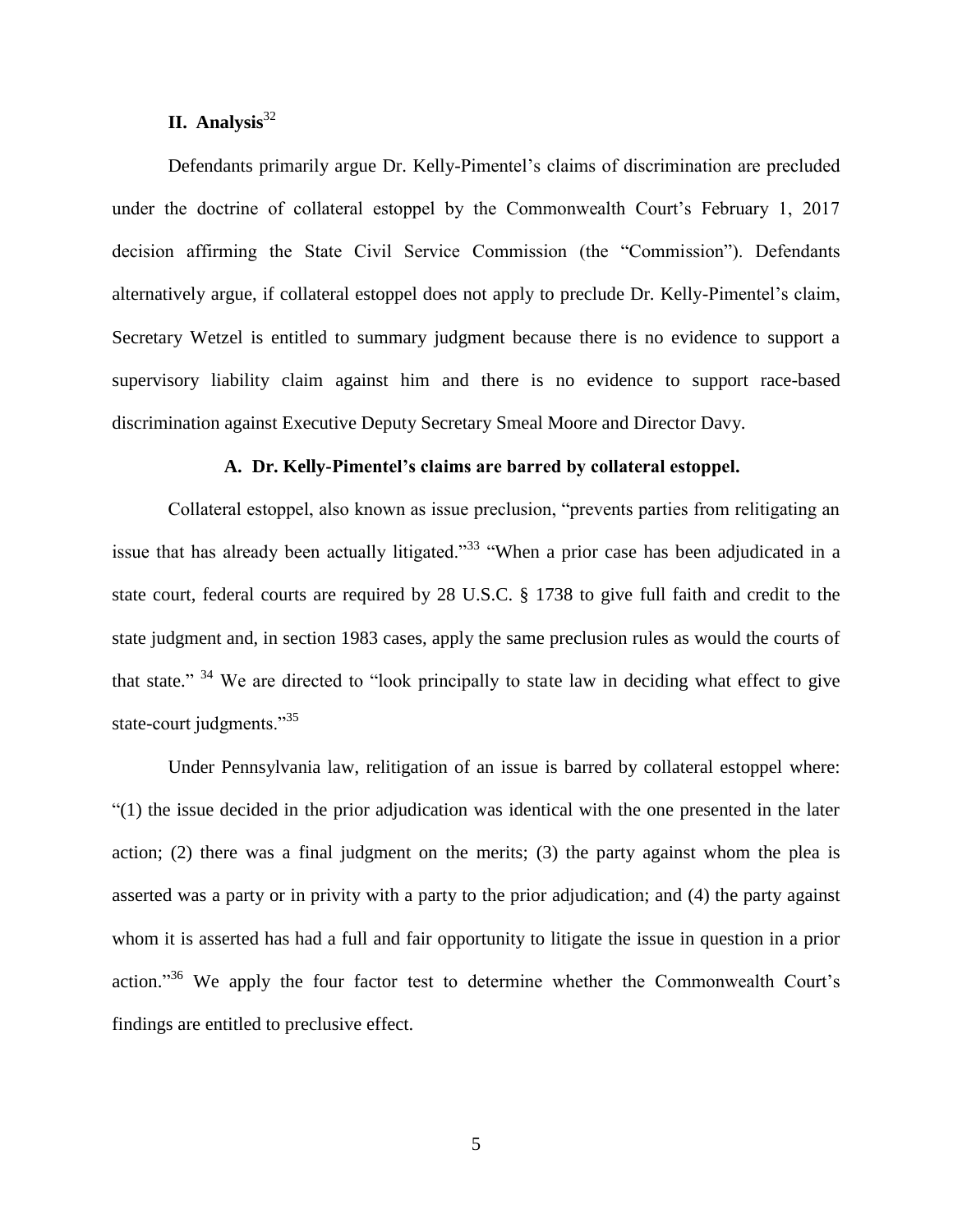## **1. The issue decided in the Commonwealth Court is identical to the issue in this action.**

 Dr. Kelly-Pimentel appealed her "non-selection" for promotion under Section 951(b) of the State Civil Service Act (the "Act") providing "[a]ny person who is aggrieved by an alleged violation of section 905.1 of this act may appeal in writing to the commission . . .. Upon receipt of such notice of appeal, the commission shall promptly schedule and hold a public hearing."<sup>37</sup> Section 905.1 provides: "**No officer or employe of the Commonwealth shall discriminate against any person in** recruitment, examination, appointment, training, **promotion**, retention **or any other personnel action** with respect to the classified service because of political or religious opinions or affiliations because of labor union affiliations or **because of race**, national origin or other non-merit factors."<sup>38</sup>

 In her appeal before the Commission, Dr. Kelly-Pimentel alleged both "technical" and "traditional" discrimination on the basis of race in violation of the Act. "'Traditional' forms of discrimination focus upon such factors as race, sex or age" while "'technical' discrimination involves a violation of procedures required pursuant to the Act or related Rules."<sup>39</sup> In her "traditional" discrimination claim, Dr. Kelly-Pimentel alleges the Department did not select her for the Education Administration Manager position because of her race, relying on a disparateimpact theory first recognized in Griggs v. Duke Power  $Co<sup>40</sup>$  and discrimination in violation of the Act under the standards in Henderson v. Commonwealth of  $Pa<sup>41</sup>$ .

 Dr. Kelly-Pimentel characterizes her disparate impact claim as a "built-in headwinds theory."<sup>42</sup> In Griggs, the Supreme Court first recognized a disparate impact claim finding Title VII requires "the removal of artificial, arbitrary, and unnecessary barriers to employment when the barriers operate invidiously to discriminate on the basis of racial or other impermissible classification." <sup>43</sup> Title VII "proscribes not only overt discrimination but also practices that are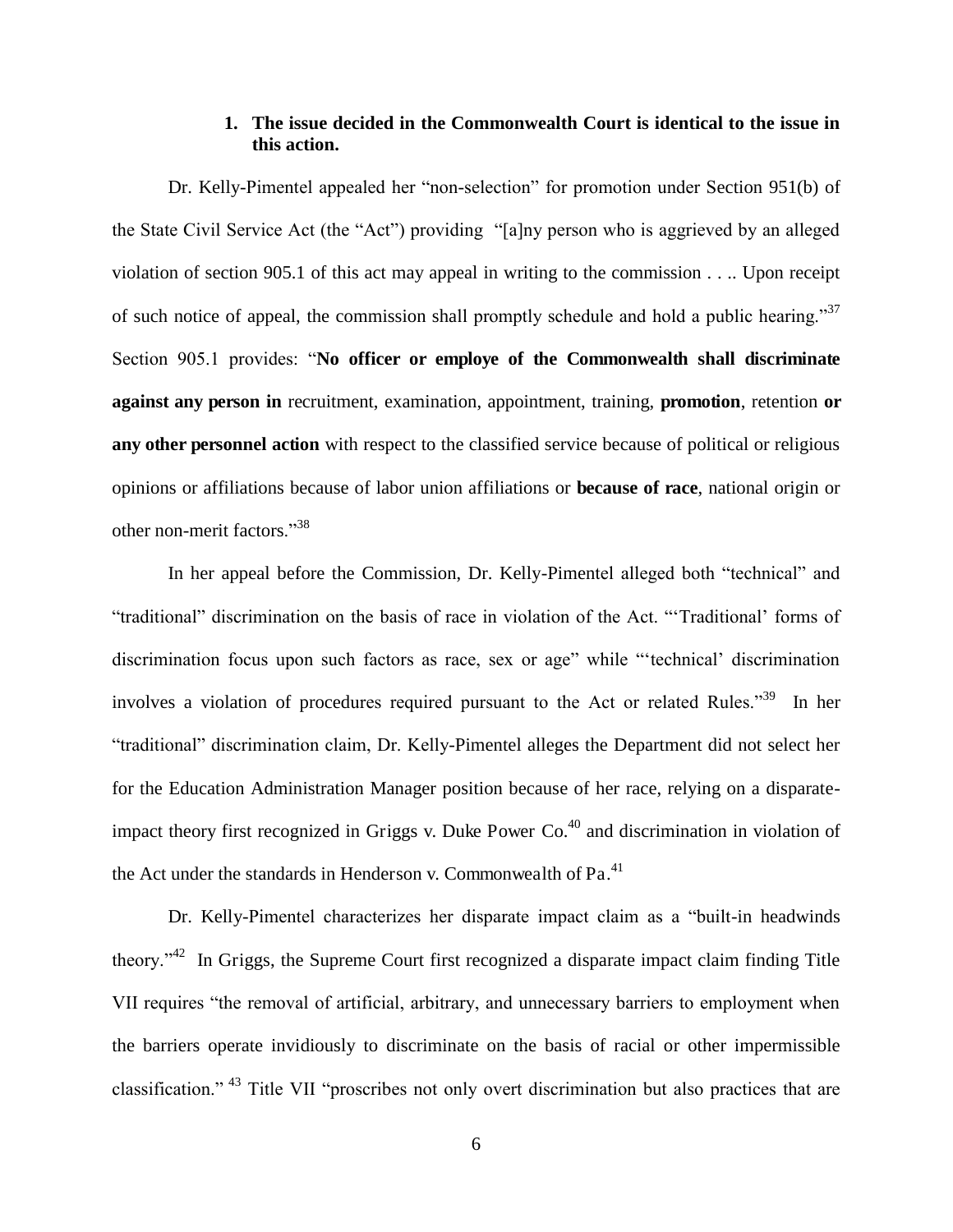fair in form, but discriminatory in operation."<sup>44</sup> A plaintiff need not prove intent in a disparate impact case because "good intent or absence of discriminatory intent does not redeem employment procedures or testing mechanisms that operate as 'built-in headwinds' for minority groups and are unrelated to measuring job capability."<sup>45</sup> We construe Dr. Kelly-Pimentel's reference to her claim as a "build-in headwinds" theory as a disparate impact claim.

In Henderson, the Commonwealth Court adopted the standard of proof for "traditional" discrimination claims under Section 905.1 of the Act as applied by the Pennsylvania Supreme Court in *Allegheny Housing Rehab. Corp. v. Pa. Human Relations Comm'n*<sup>46</sup> which in turn is a modified version of the prima facie analysis of McDonnell Douglas Corp. v. Green, a disparate treatment claim.<sup>47</sup> Under Henderson, a claim of "traditional" discrimination under the Act first requires a plaintiff make a prima facie case of discrimination "by producing sufficient evidence and, if believed and otherwise unexplained, indicates that more likely than not discrimination has occurred."<sup>48</sup> When a plaintiff satisfies the prima facie case, "a presumption of discrimination arises which, if not rebutted by the appointing authority, becomes determinative of the factual issues of the case."<sup>49</sup> When plaintiff satisfies her initial burden, "the burden of production shifts to the appointing authority to clearly advance a legitimate non-discriminatory reason for removal through the introduction of admissible evidence.<sup> $50$ </sup> If the prima facie case is rebutted, the presumption of discrimination drops from the case and the burden shifts to the plaintiff to show, by a preponderance of the evidence, the authority's proffered legitimate non-discriminatory reason for its action "was motivated by non-merit or discriminatory factors."<sup>51</sup> A plaintiff may make this showing "either directly or persuading the court that a discriminatory reason more likely motivated the employer or indirectly by showing that the employer's proffered explanation is unworthy of credence."<sup>52</sup>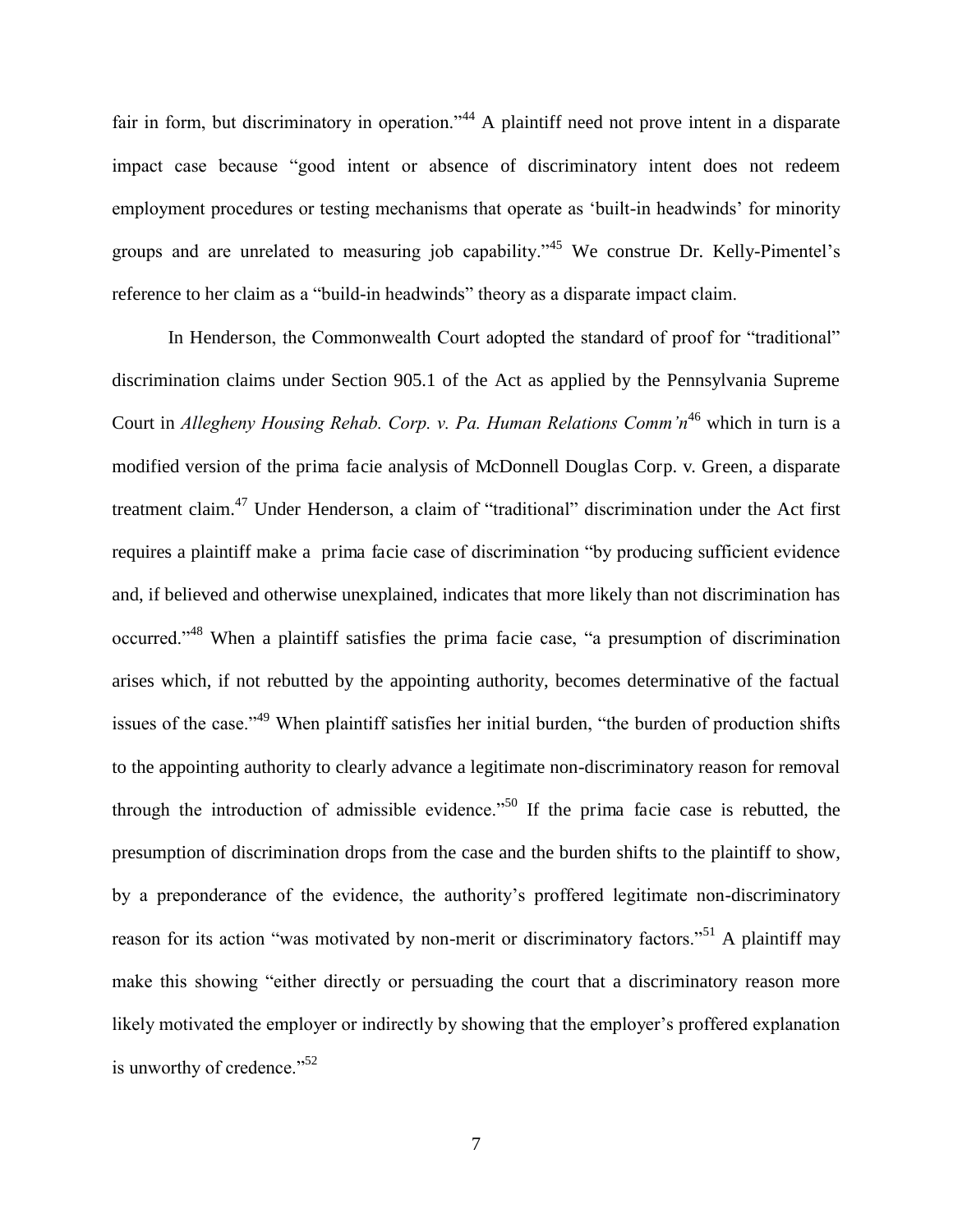Dr. Kelly-Pimentel argues disparate impact and disparate treatment, and does not dispute she raised these same discrimination claims based on a Griggs disparate impact theory and a disparate treatment theory under Henderson at her appeal before both the Commission<sup>53</sup> and the Commonwealth Court.<sup>54</sup> Notwithstanding the identical claims of discrimination made before the Commission, Commonwealth Court, and this Court, Dr. Kelly-Pimentel argues the issues are not identical because the issue here is "intentional discrimination, an issue that applies to individuals and could not have been raised against the [Department].<sup>55</sup> It is true Dr. Kelly-Pimentel brings her claims against Secretary Wetzel, Executive Deputy Secretary Moore Smeal, and Director Davy in their individual capacities and not against the Department. But this does not mean the **issue** before us is not identical to the issue addressed and ruled upon by the Commission and the Commonwealth Court.

 To prevail in her §1983 claim, Dr. Kelly-Pimentel must show Defendants, acting under color of state law, deprived her of a right secured by the United States Constitution or federal law.<sup>56</sup> Dr. Kelly-Pimentel must "prove the existence of purposeful discrimination" by showing she "receiv[ed] different treatment from that received by other individuals similarly situated."<sup>57</sup> Dr. Kelly-Pimentel alleges Defendants, acting in their personal capacity, violated her rights protected by the Equal Protection Clause of the Fourteenth Amendment "by racially discriminating against [her] in failing to promote, using pretextual grounds, and failing to protect [her] from harassing and retaliatory conduct."<sup>58</sup> Dr. Kelly-Pimentel argues we should deny Defendants' motion for summary judgment because Defendants "used illicit and illegal tactics to ignore Civil Service rules and state teaching certification requirements in order to prevent [her] promotion  $\dots$ , [as] an African American with exemplary qualifications.<sup>59</sup>

The Commission and Commonwealth Court already decided Dr. Kelly-Pimentel's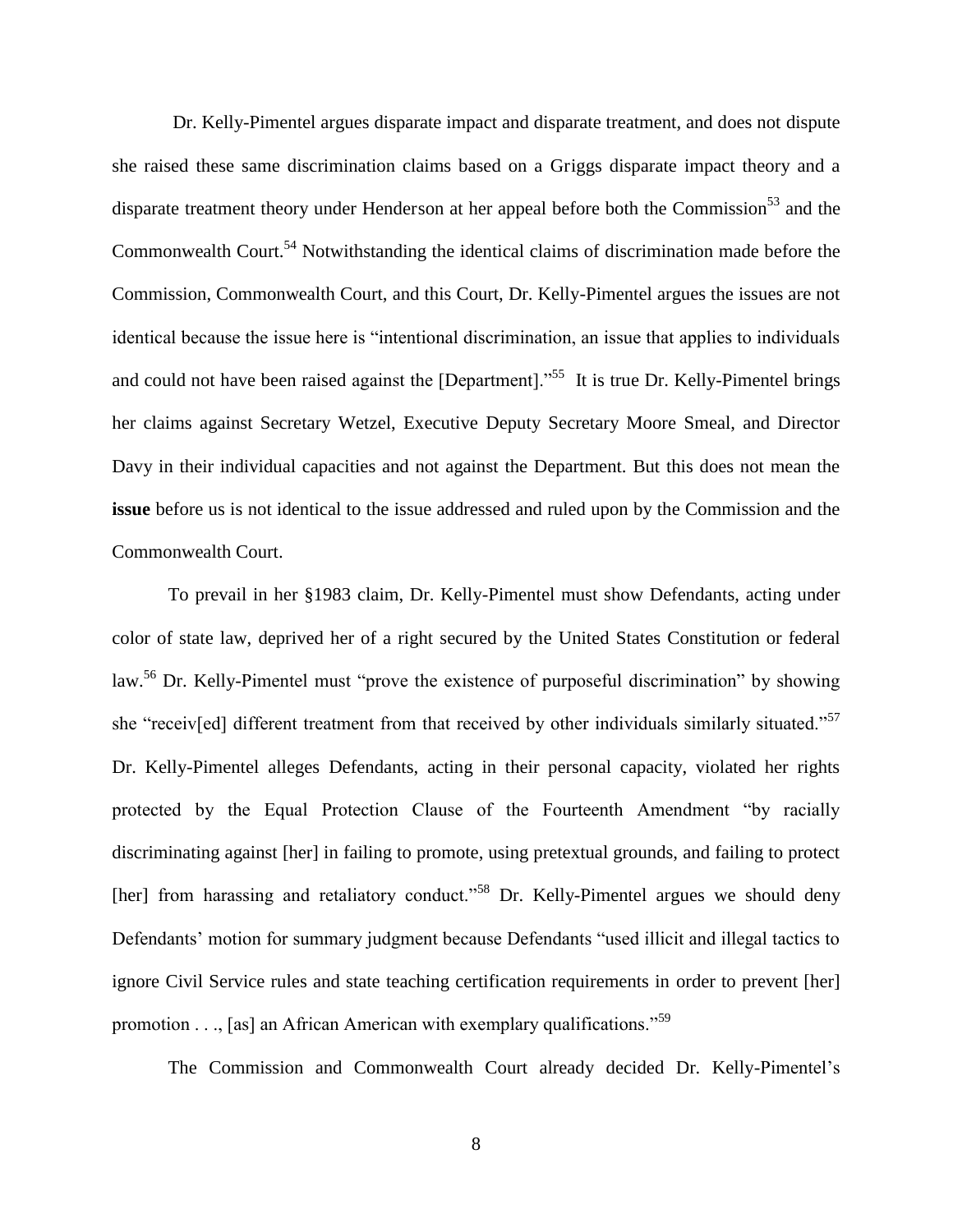allegations of discrimination. The Commission identified the issue as: "[w]hether the appointing authority did not select appellant for this position [Education Administration Manager] for reasons motivated by discrimination."<sup>60</sup> The Commission concluded Dr. Kelly-Pimentel "has not presented evidence establishing discrimination violative of Section 905.1 of the Civil Service Act, as amended."<sup>61</sup> As discussed above, Section 905.1 of the Act prohibits Commonwealth officers and employees from discriminating against any person "in recruitment, examination, appointment, training, promotion, retention or any other personnel action" in employment because of "race, national origin or other non-merit factors." The Commonwealth Court, on review of the Commission's decision, considered Dr. Kelly-Pimentel's claims of both technical and traditional discrimination and concluded Dr. Kelly-Pimentel failed to present evidence of technical discrimination and evidence of traditional, race-based discrimination.<sup>62</sup>

 Dr. Kelly-Pimentel's argument simply concludes, without elaboration, "the issues are not identical" because her claims of discrimination are now brought against the Defendants individually rather than the Department itself. Dr. Kelly-Pimentel does not explain how the dispositive issue – whether the Department's selection of Ms. Fazio over Dr. Kelly-Pimentel for the Education Administration Manager position is based on race – is any different than what has already been adjudicated by the Commission and Commonwealth Court. Accordingly, we find the issue decided in the Commission and Commonwealth Court is identical to the issue before us, and the first element of the collateral estoppel test is satisfied.

### **2. The Commonwealth Court's decision is a final judgment on the merits.**

The Commonwealth Court's February 1, 2017 decision is a final judgment on the merits. Dr. Kelly-Pimentel filed an application for reconsideration on February 27, 2017 denied by the Commonwealth Court as untimely on March 2, 2017.<sup>63</sup> Dr. Kelly-Pimentel did not file a petition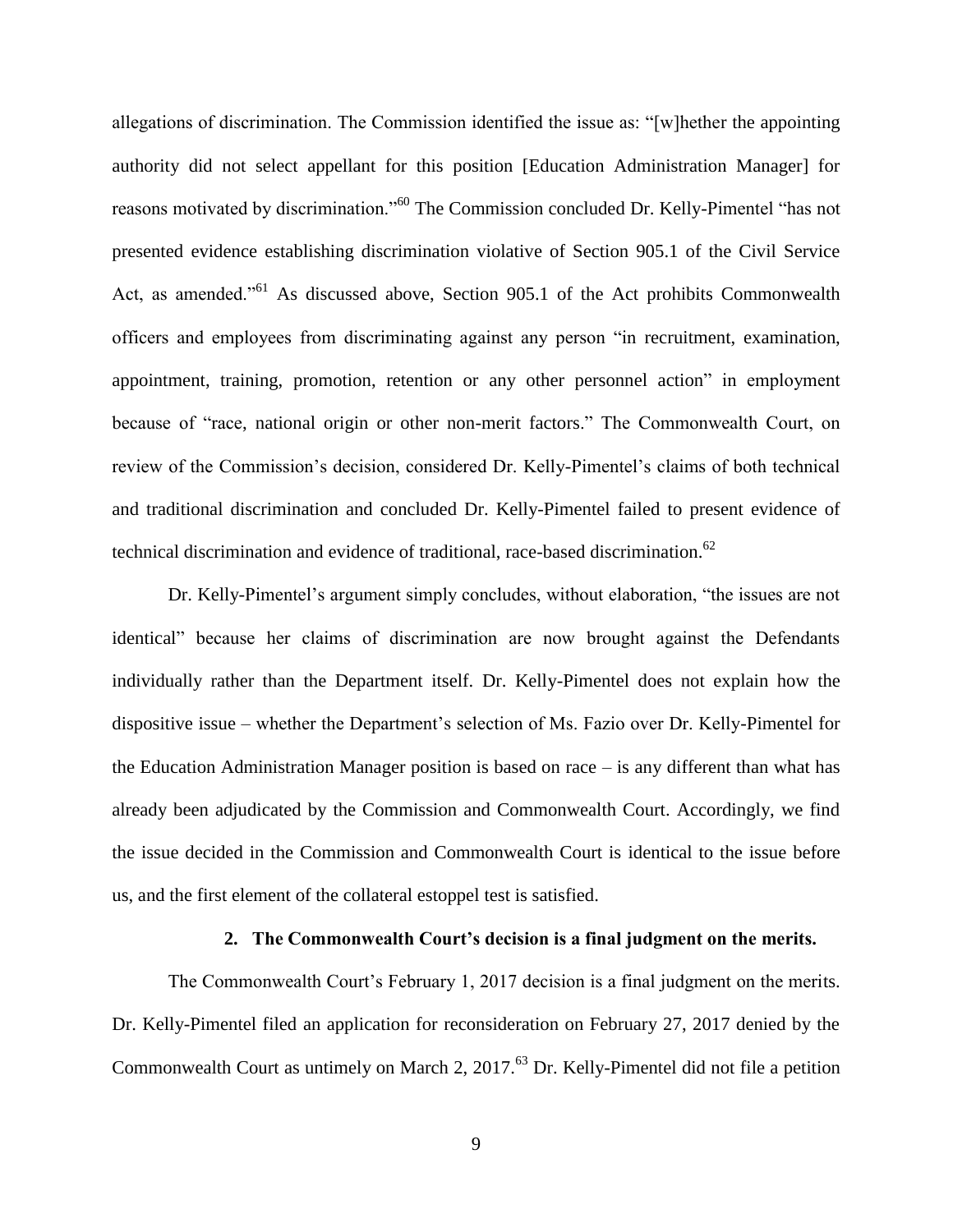for allowance of appeal from the Commonwealth Court to the Pennsylvania Supreme Court, and the decision of the Commonwealth Court is final.<sup>64</sup>

 Dr. Kelly-Pimentel admits a final judgment on the merits, but asserts neither the Commission nor the Commonwealth Court "addressed the traditional discrimination claims as they deemed them not properly developed."<sup>65</sup> To support this argument, Dr. Kelly-Pimentel cites the Commonwealth Court's opinion addressing her contention the Commission failed to address her pretext argument under the Henderson standard: "Thus, to the extent the Commission did not address [Kelly-Pimentel's] 'pre-textual argument raised under Henderson,' it was under no obligation to do so, as the argument was not properly developed."<sup>66</sup>

 We disagree with Dr. Kelly-Pimentel's interpretation of the Commonwealth Court's opinion. First, the Commonwealth Court attributed the Commission's alleged failure to address the pretext argument to Dr. Kelly-*Pimentel's failure* to develop the argument. Secondly, we read the Commission's adjudication to have considered a prima facie case of discrimination. After reviewing evidence, the Commission concluded Dr. Kelly-Pimentel presented enough evidence to meet her burden of establishing a prima facie case of discrimination, citing Nwogwugwu.<sup>67</sup> After making credibility determinations at its evidentiary hearing, the Commission found the Department met its burden of offering a legitimate, non-discriminatory reason for its employment action.<sup>68</sup> Shifting the burden back to Dr. Kelly-Pimentel to show the Department's proffered legitimate, non-discriminatory reason is a pretext for discrimination, the Commission found upon review of the record Dr. Kelly-Pimentel did not meet her burden.<sup>69</sup>

 Dr. Kelly-Pimentel additionally argues the Commission and Commonwealth Court's "failure to address Griggs . . . and Henderson . . . issues proves they were nonessential to the outcome" and her "case before the [Commission] was almost entirely grounded in civil service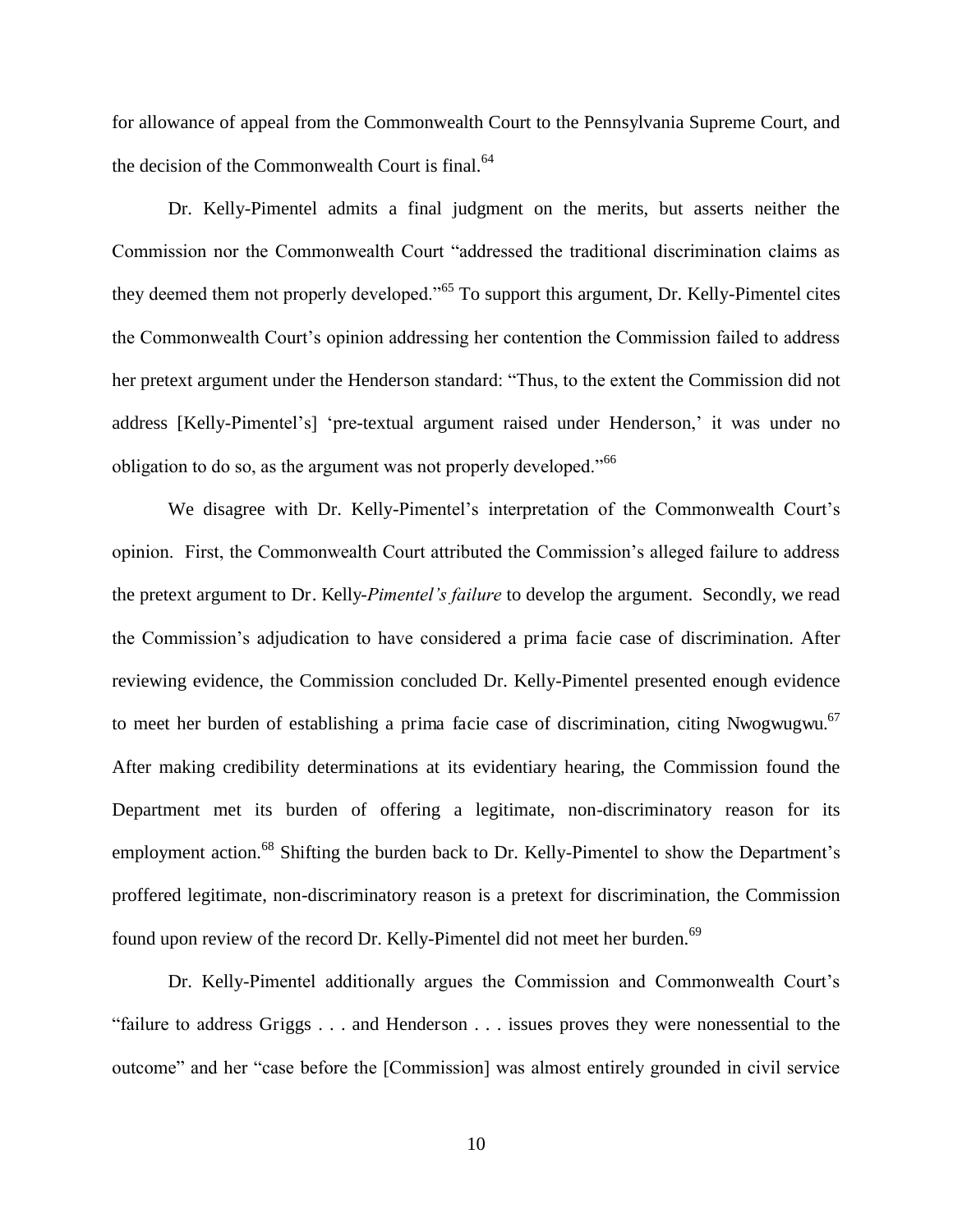rules were proof of technical discrimination was the focal point."<sup>70</sup> We disagree, finding both the Commission and the Commonwealth Court addressed Dr. Kelly-Pimentel's claims of "traditional" discrimination.

 We find the second element of the collateral estoppel test satisfied, finding final judgment on the merits of Dr. Kelly-Pimentel's traditional discrimination claim.

## **3. Same party.**

This element is not disputed.

## **4. Dr. Kelly-Pimentel had a full and fair opportunity to litigate her discrimination claims in the Commission and Commonwealth Court.**

 Dr. Kelly-Pimentel argues she did not have a full and fair opportunity to litigate her discrimination claim, assigning blame to the Department's "failure to produce the backup documentation confirming the Staff Assistant position was the determinative factor in the promotion of Ms. Fazio" and the Department's failure "had a negative result for [her] before" the Commission.<sup>71</sup> Dr. Kelly-Pimentel asserts the Department "failed to respond to Court ordered motions compelling the production of electronic discovery" and we should not allow this to "go unnoticed."<sup>72</sup>

 This argument is without merit. This collateral estoppel element focuses on whether Dr. Kelly-Pimentel had a full and fair opportunity to litigate the issue in the earlier actions. Dr. Kelly-Pimentel fails to explain how she did not have a full and fair opportunity to litigate her claims of discrimination in the Commission and Commonwealth Court. She complains only of Defendants' failure to comply with discovery orders in this Court prevents her from fully presenting her case before us. This is not the standard. Under Pennsylvania law, a party is denied a fully and fair opportunity to litigate "only when status procedures fall below the minimum requirements of due process as defined by federal law."<sup>73</sup> Dr. Kelly-Pimentel fails to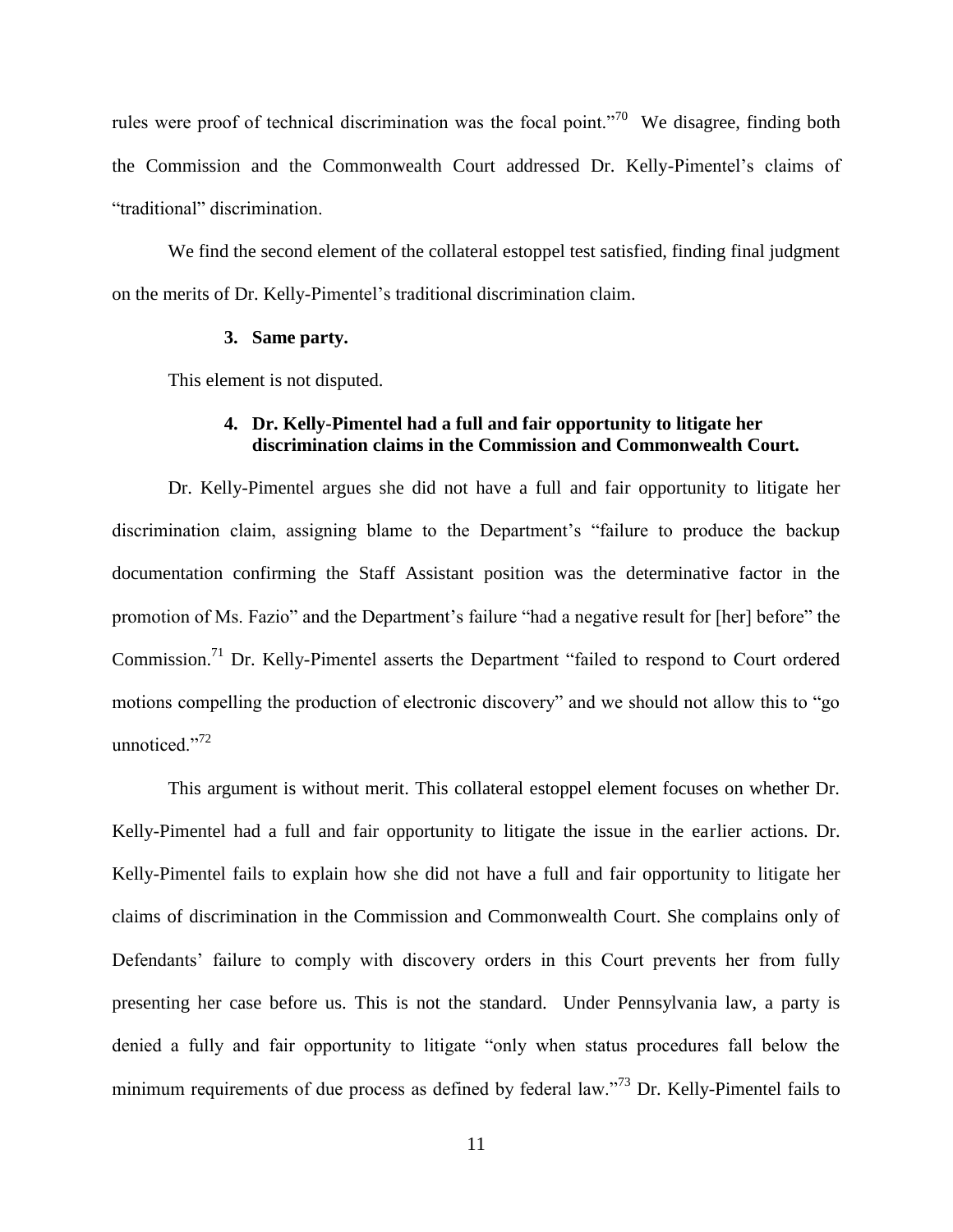identify deprivation of due process in the Commonwealth Court.

Even if her complaints of Defendants' discovery abuses are relevant, we find them without merit. Dr. Kelly-Pimentel received all discovery she requested. Dr. Kelly-Pimentel filed a motion to compel discovery on January 23, 2017.<sup>74</sup> We granted the motion, ordering Defendants to provide all discovery identified in the motion to compel by January 31, 2017.<sup>75</sup> On February 21, 2017, Dr. Kelly-Pimentel filed a second motion to compel discovery.<sup>76</sup> After considering Defendants' response and finding good cause for their short delay in producing fulsome electronic discovery based on illness and working to overcome obstacles in the Commonwealth bureaucracy, we granted, on February 22, 2017, Dr. Kelly-Pimentel's motion in part upon consent and ordered Defendants to produce all outstanding electronic discovery by February 28, 2017.<sup>77</sup> On March 6, 2017, we granted Defendants' motion seeking an extension of time to file summary judgment and Daubert motions in light of the parties' interest in pursuing settlement through mediation.<sup>78</sup>

 Although clearly understanding available avenues of relief from perceived discovery abuses, Dr. Kelly-Pimentel did not file after February 21, 2017 any further motions to compel or any motion complaining of Defendants' discovery responses. Dr. Kelly-Pimentel argues Defendants produced "a final batch of documents" on March 8, 2017 and suggests she "would prefer an opportunity for a hearing to show that the final batch of documents, eight days beyond the February  $28^{th}$  deadline, are not responsive to the email searched requested in discovery ... [t]hereby leveling the playing field and affording the Plaintiff with the legitimate opportunity to present a more complete case unmasking the conduct behinds [sic] the scenes."<sup>79</sup> We decline to do so after summary judgment briefing and, in any case, providing her with such an opportunity is not relevant to whether she received a full and fair opportunity to litigate claims of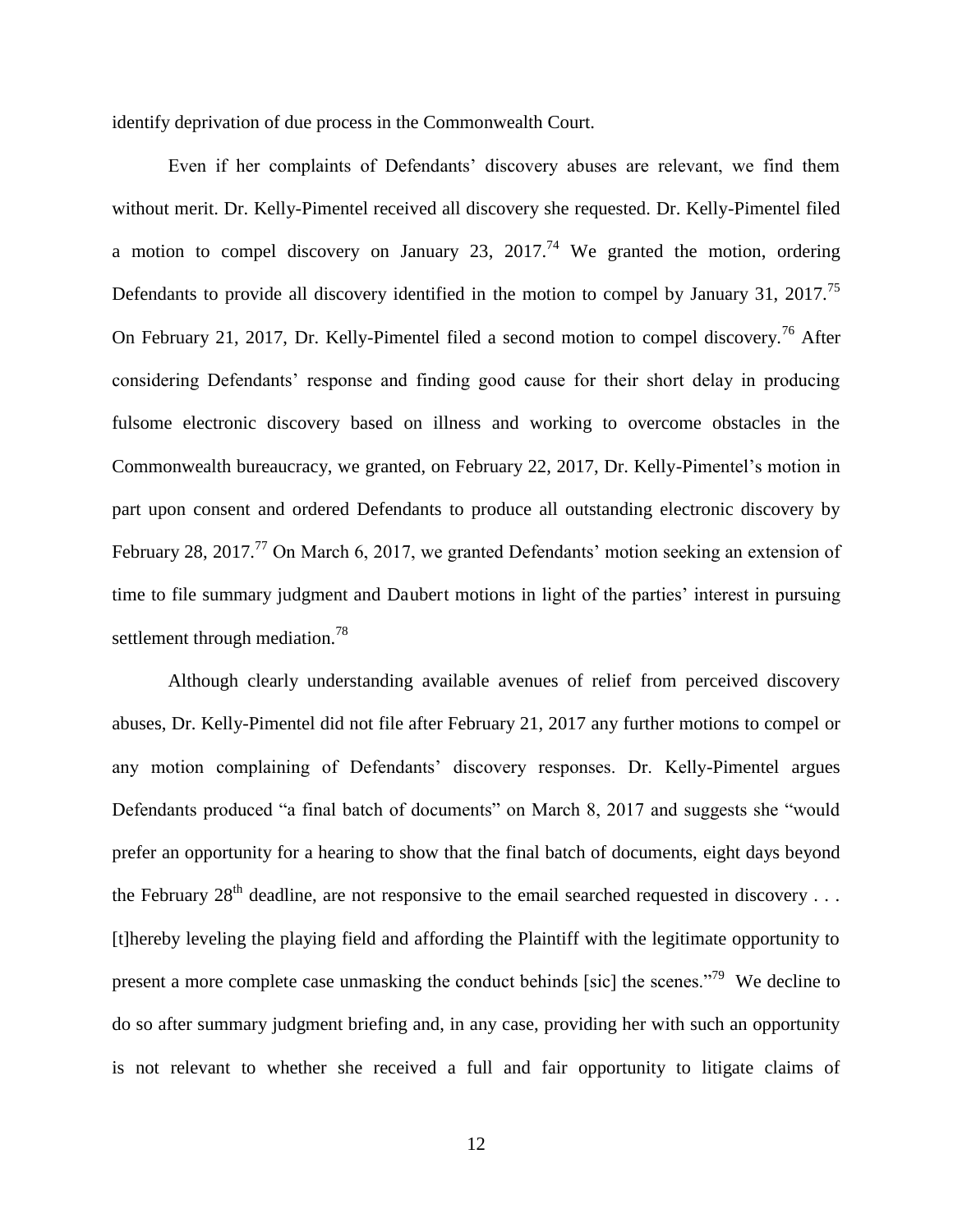discrimination in the Commission and Commonwealth Court. We find the fourth element of the collateral estoppel test satisfied.

Collateral estoppel, or issue preclusion, ensures "once an issue is actually and necessarily determined by a court of competent jurisdiction, that determination is conclusive in subsequent suits based on a different cause of action involving a party to the prior litigation."<sup>80</sup> The Commission and the Commonwealth Court considered Dr. Kelly-Pimentel's claims of discrimination and she had the opportunity to obtain a full and fair adjudication. Accordingly, we grant summary judgment in favor of Defendants.

## **B. Even if her claims are not precluded by collateral estoppel, Dr. Kelly-Pimentel adduced no evidence to support her claim of supervisory liability against Secretary Wetzel or a claim for personal liability against Director Davy and Executive Deputy Secretary Moore Smeal.**

 Even if her claims are not precluded by collateral estoppel, we find Dr. Kelly-Pimentel failed to meet her burden of adducing evidence necessary under Rule 56 to defend summary judgment.

#### **1. Claim against Secretary Wetzel**

 Dr. Kelly-Pimentel alleges a claim for supervisory liability against Secretary Wetzel. A §1983 claim for supervisory liability cannot be based on respondeat superior.<sup>81</sup> Our Court of Appeals recognizes two theories of supervisory liability: first, individuals who are policymakers may be liable under §1983 if it is shown they "with deliberate indifference to the consequences, established and maintained a policy, practice or custom which directly caused the constitutional harm;" and under the second theory, a supervisor may be personally liable under §1983 if he "participated in violating the plaintiff's rights, directed others to violate them, or, as the persons in charge, had knowledge of and acquiesced in their subordinates' violations."<sup>82</sup>

The basis of Dr. Kelly-Pimentel's supervisory liability claim against Secretary Wetzel is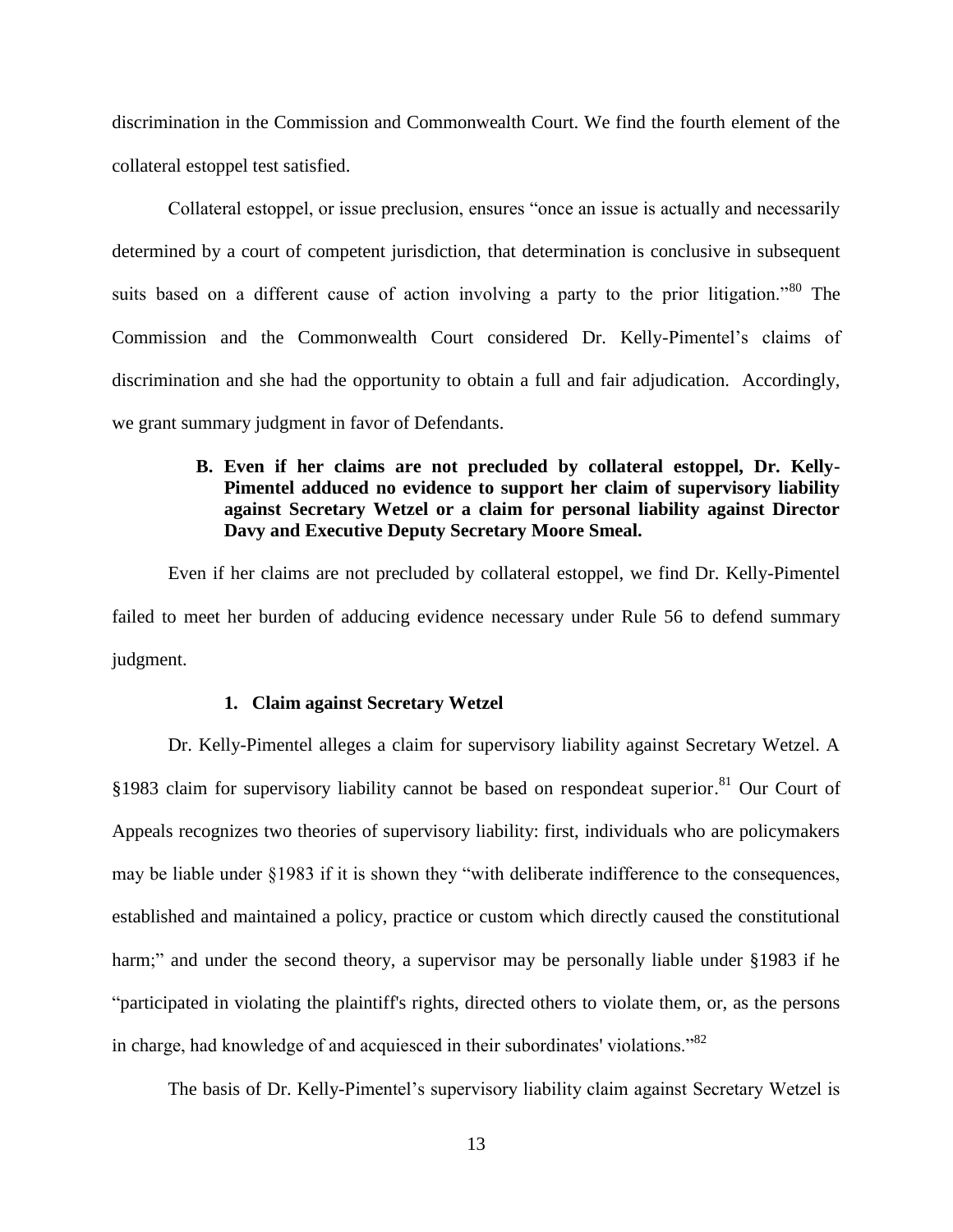unclear. In her response to summary judgment, Dr. Kelly-Pimentel's argument heading asserts Secretary Wetzel is not entitled to summary judgment because "he has demonstrated deliberate indifference to the discriminatory hiring practices" of the Department.<sup>83</sup> This suggests a liability theory based on policy, practice, or custom causing constitutional harm. The Amended Complaint alleges "policies and procedures in place and the responsibility of Defendant Wetzel" including a "Policy Statement-Equal Employment Opportunity."<sup>84</sup> However, Dr. Kelly-Pimentel does not allege Secretary Wetzel "established or enforced policies and practices directly causing the constitutional violation" required to state a claim based on policy, practice, or custom.<sup>85</sup>

 Dr. Kelly-Pimentel cites to the Department's 2014 Equal Employment Opportunity Plan ("EEO Plan") as evidence the Department maintains discriminatory hiring practices. The EEO Plan recognizes a "problem" with the underutilization of "females and/or minorities" in seven of fourteen job groups.<sup>86</sup> There is no evidence the Department's EEO Plan established an unconstitutional policy, when implemented, injured Dr. Kelly-Pimentel. $^{87}$  At most, the EEO Plan recognizes an underutilization of females and minorities which the Department seeks to ameliorate through its EEO Plan, but the EEO Plan is not a policy, practice, or custom causing the constitutional harms complained of by Dr. Kelly-Pimentel.

 Dr. Kelly-Pimentel's opposition to summary judgment also suggests she bases her supervisory liability claim on the second theory, alleging Secretary Wetzel's "express or implied approval" of Director Davy and Executive Deputy Director Moore Smeal's actions. Although she admits Secretary Wetzel had no involvement in interviewing and ranking candidates, <sup>88</sup> Dr. Kelly-Pimentel asserts Secretary Wetzel is liable as the "Captain of the DOC Ship." Supervisory liability cannot be based on respondeat superior; to succeed on her claim, Dr. Kelly-Pimentel must show Secretary Wetzel "participated in violating plaintiff's rights, directed others to violate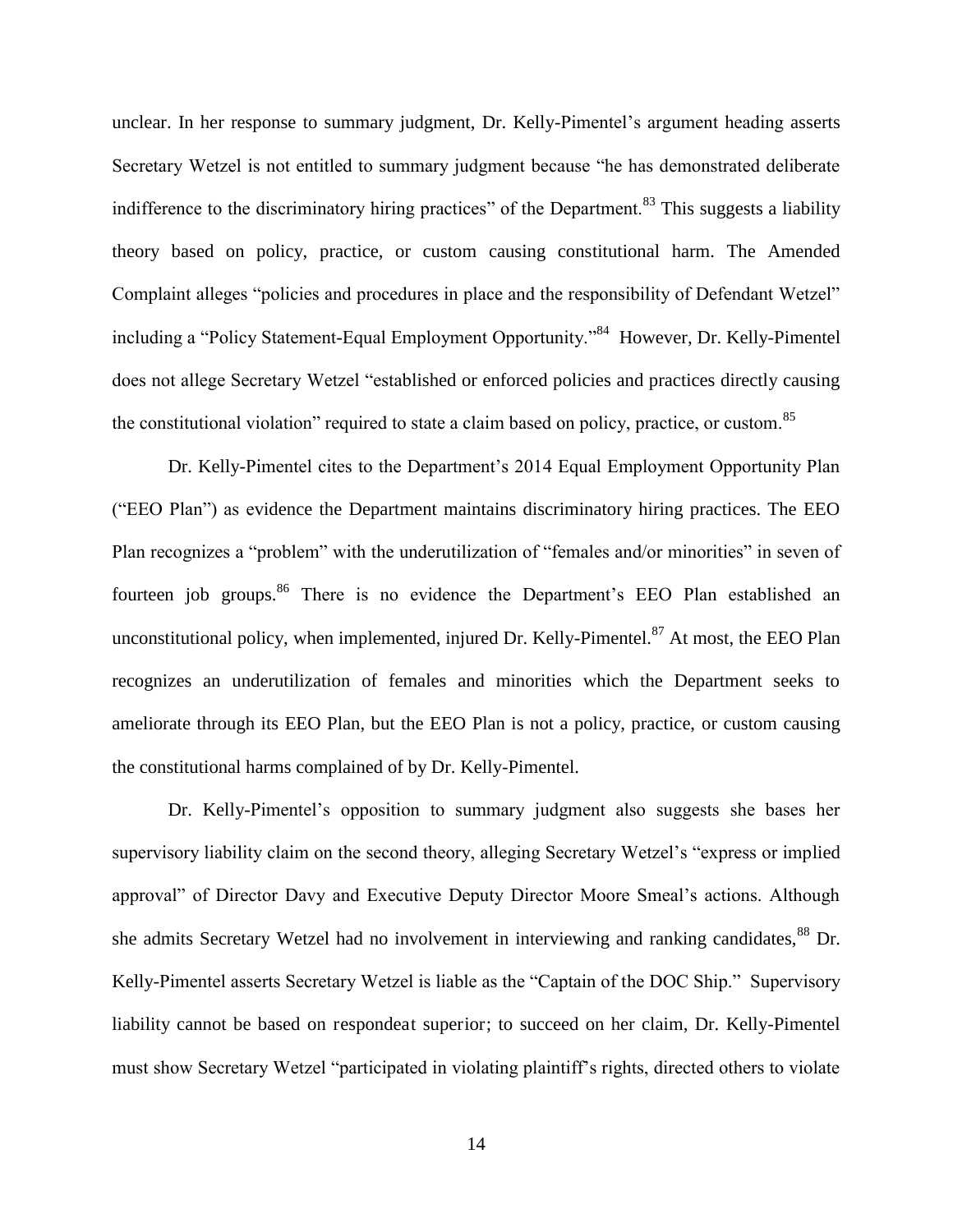them, or as the perso[n] in charge, had knowledge of and acquiesced in their subordinates' violations."<sup>89</sup> Dr. Kelly-Pimentel does not cite evidence demonstrating Secretary Wetzel did so, and there is no genuine issue of material fact on this issue.

 Dr. Kelly-Pimentel suggests even if Secretary Wetzel "was unaware of the situation in the present case, the filing of this complaint in federal court should have brought it to his attention" and "now is the time to take action."<sup>90</sup> This is insufficient to hold Secretary Wetzel liable on a theory of supervisory liability for the Department's decision to hire Ms. Fazio. Dr. Kelly-Pimentel must show Secretary Wetzel's personal involvement through "personal direction or of actual knowledge and acquiescence" at the time of the decision, not after-the-fact knowledge.<sup>91</sup>

 Secretary Wetzel is entitled to summary judgment on Dr. Kelly-Pimentel's supervisory liability claims.

## **2. There is no evidence to support a claim for individual liability against Director Davy and Executive Deputy Secretary Moore Smeal for discrimination.**

Dr. Kelly-Pimentel asserts her equal protection<sup>92</sup> claims against Directory Davy and Executive Deputy Secretary Moore Smeal in their individual capacities. Claims against officials in their personal capacity "seek to impose individual liability upon a government officer for actions taken under color of state law."<sup>93</sup> To establish personal liability in her § 1983 action, Dr. Kelly-Pimentel must show these individual Defendants, "acting under color of state law, caused the deprivation of a federal right."<sup>94</sup> An equal protection claim requires a showing of intentional discrimination.<sup>95</sup>

 Dr. Kelly-Pimentel asks us to apply the burden shifting analysis to her claim of employment discrimination, arguing Defendants failed to proffer a legitimate non-discriminatory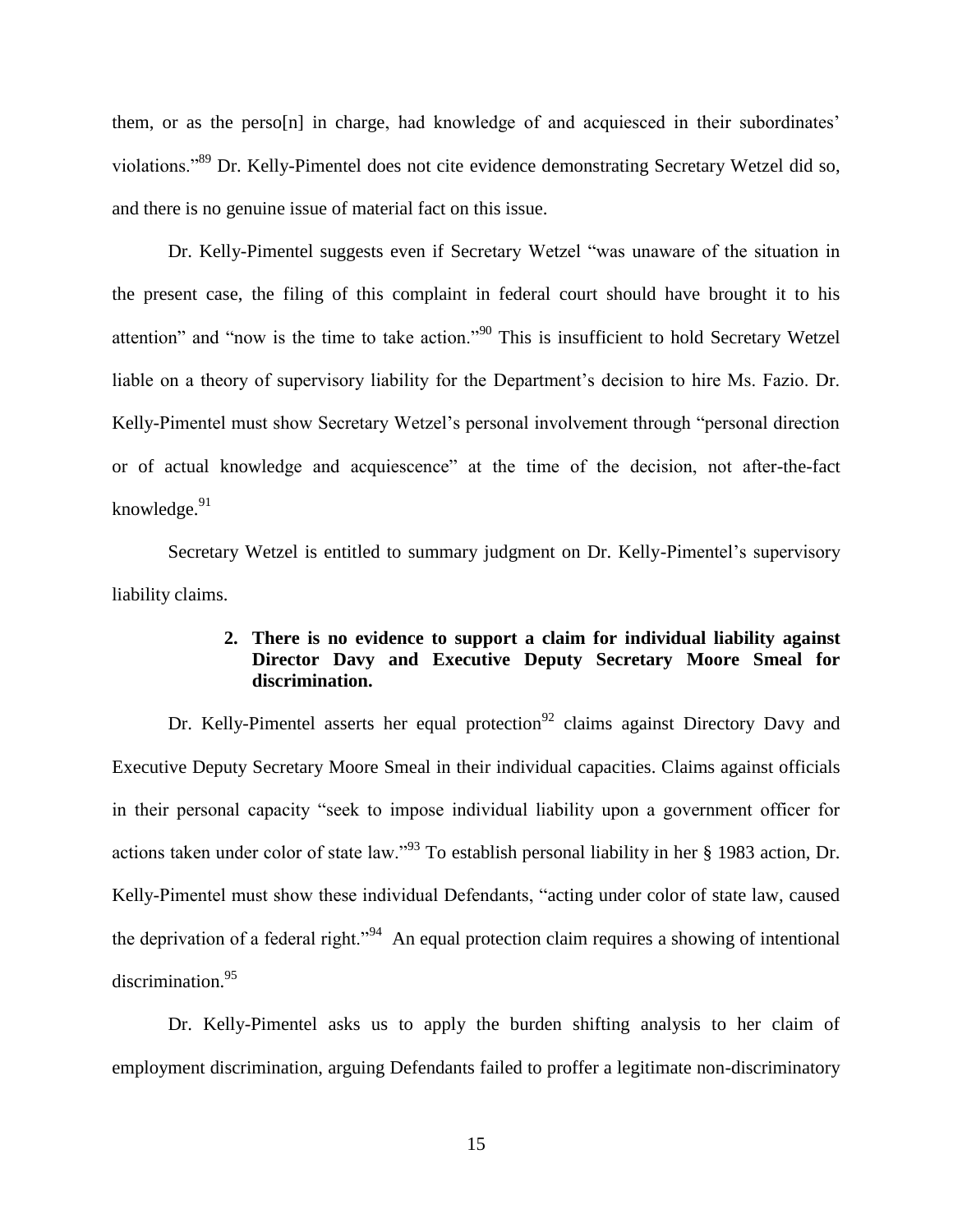reason for their conduct.<sup>96</sup> Defendants agree the McDonnell Douglas burden shifting analysis developed in the context of Title VII applies here.<sup>97</sup> Our Court of Appeals applies the McDonnell Douglas framework to allegations of race discrimination under § 1983.<sup>98</sup>

 Under the familiar McDonnell Douglas three-step framework, Dr. Kelly-Pimentel must first establish a prima facie case of discrimination;  $99$  if she does so, Defendants must provide a legitimate reason for their conduct; and, if the Defendants meet their burden, the presumption of discriminatory action raised by the prima facie case is rebutted and Dr. Kelly-Pimentel must show by the preponderance of the evidence Defendants' reason is pretextual.<sup>100</sup>

Defendants satisfy their burden of production by "introducing evidence which, taken as true, would permit the conclusion that there was a nondiscriminatory reason for the unfavorable employment decision."<sup>101</sup> A defendant's burden at this stage is "relatively light," and it "need not prove that the tendered reason actually motivated its behavior, as throughout this burden-shifting paradigm the ultimate burden of proving intentional discrimination always rests with the plaintiff."<sup>102</sup>

 Defendants proffer the following legitimate non-discriminatory reasons for selecting Ms. Fazio for the Education Administration Manager position: her knowledge of and experience with the Department's principles, policies, and procedures and Ms. Fazio's targeted responsive answers to questions asked at the interview reflecting a recognition and understanding of specific goals and actions of the Bureau of Corrections Education. Defendants cite Director Davy's memo to Mr. Chieke ranking each candidate and summarizing the reasons for each ranking.<sup>103</sup> Ms. Fazio is ranked not only for her knowledge and experience of Department policies and procedures, but her experience in dealing with Department staff at all levels, handling highly confidential and sensitive information, demonstration of excellent interpersonal skills during the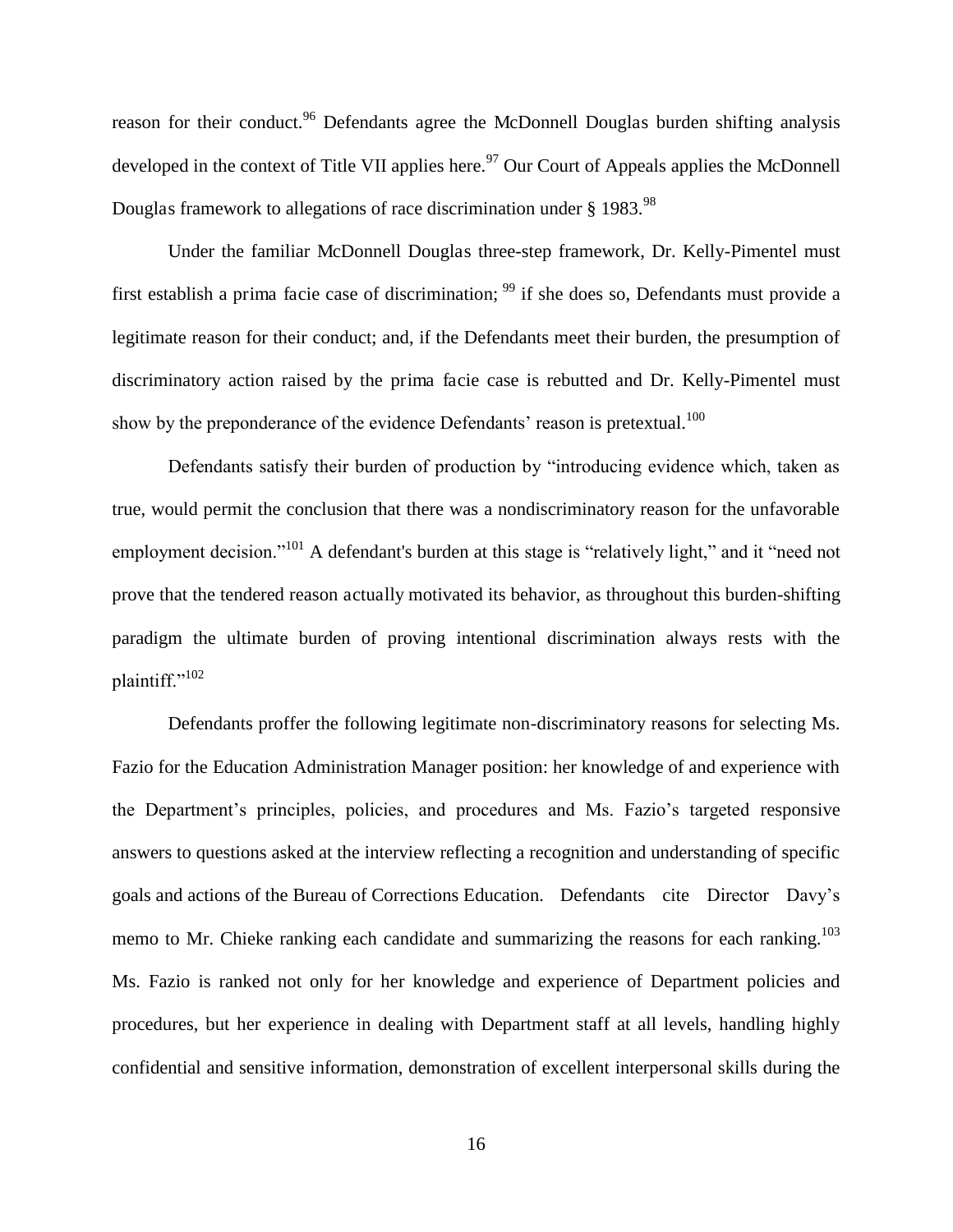interview, previous work experience demonstrating an ability to prioritize, multitask, and work in a demanding environment, and responses to question regarding the GED electronic testing process and her "impressive" responses to coordinating this testing process.<sup>104</sup> Dr. Kelly-Pimentel is ranked fifth because of her lack of knowledge of Central Office operation and failure to demonstrate interpersonal skills necessary for the position.<sup>105</sup> At his deposition, Director Davy testified he and Executive Deputy Secretary Moore Smeal discussed each candidate, looked at each candidate comprehensively, and made a decision based on their assessment of the best candidate for the position.<sup>106</sup> At the Commission's hearing, Director Davy similarly testified to the reasons for his selection of Ms. Fazio as the strongest candidate.<sup>107</sup> Executive Deputy Secretary Moore Smeal similarly testified at the Commission's hearing to her reasons for selecting Ms. Fazio.<sup>108</sup>

 Dr. Kelly-Pimentel argues Defendants failed to offer a legitimate non-discriminatory reason for their conduct. We disagree. Defendants articulated a legitimate non-discriminatory reason why they selected Ms. Fazio for the position. Under McDonnell Douglas, Dr. Kelly-Pimentel must show Defendants' legitimate non-discriminatory reasons are a pretext for race discrimination. To show requisite pretext to defeat Defendants' motion, Dr. Kelly-Pimentel "must point to some evidence, direct or circumstantial, from which a factfinder could reasonably either (1) disbelieve the employer's articulated legitimate reasons; or (2) believe that an invidious discriminatory reason was more likely that not a motivating or determinative cause of the employer's action."<sup>109</sup> Dr. Kelly-Pimentel's evidence "if it relates to the credibility of the employer's proffered justification, must demonstrate such weaknesses, implausibilities, inconsistencies, incoherencies, or contradictions in the employer's proffered legitimate reasons for its action that a reasonable factfinder could rationally find them unworthy of credence."<sup>110</sup>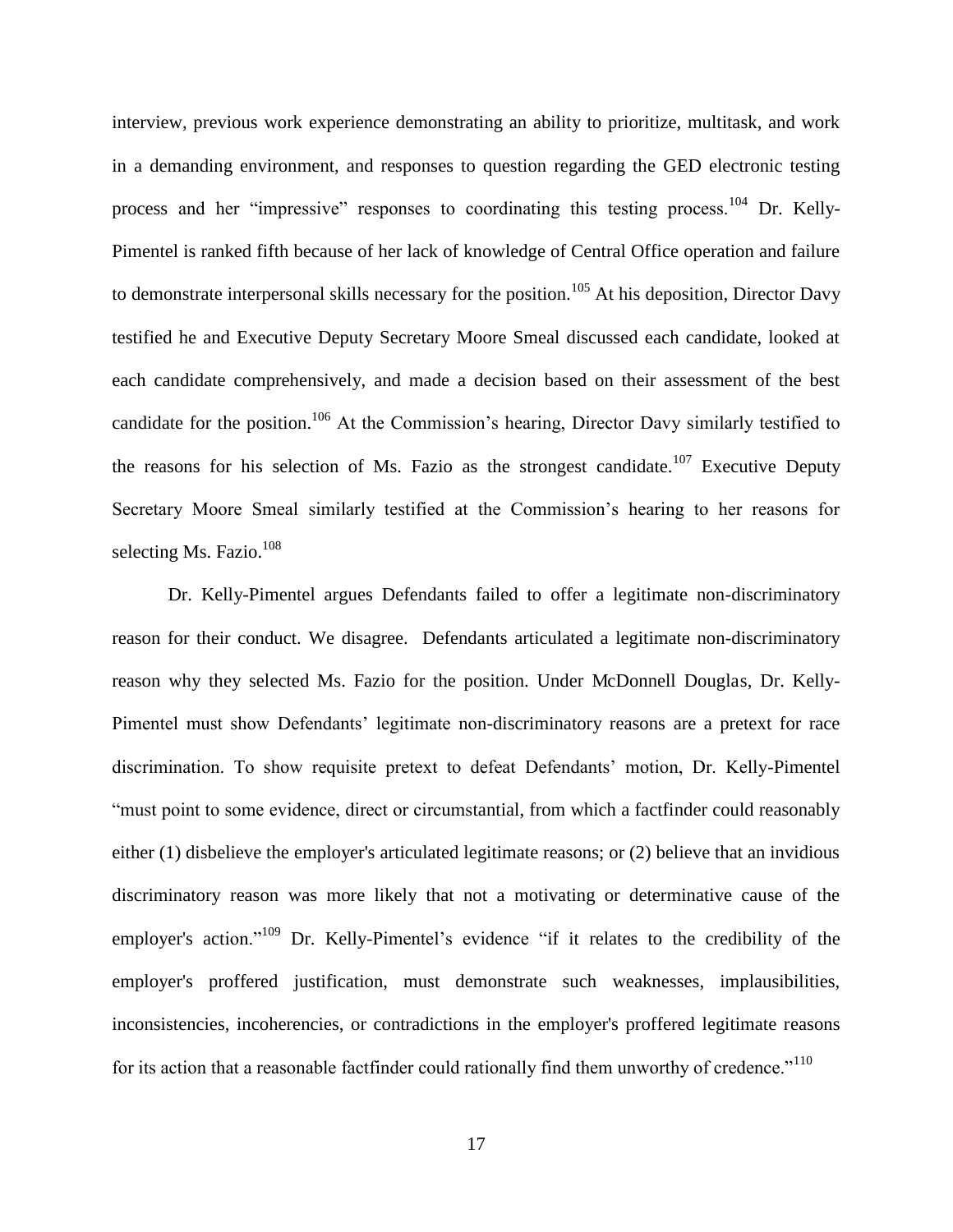Dr. Kelly-Pimentel points to following evidence she contends are examples from the record of Defendants' "illegal and illicit conduct": Defendants failed to follow state teaching certification laws; Defendants falsified evaluations for a Staff Assistant position; Defendants ignored credentials when they ranked candidates for the Education Administration Manager position; Defendants withheld evidence supporting the Equal Employment Review Certificate; Defendants failed to comply with motions to compel; and former Equal Employment Opportunity director, Raphael Chieke, "may have been pressured to testify falsely" at the April 30, 2014 hearing before the Commission. We take each in turn.

#### *Defendants' failure to follow state teaching certification law*

 Dr. Kelly-Pimentel asserts Director Davy "operated outside the scope of his teaching certificate while employed as Director of BCE" because his certification is only for elementary school.<sup>111</sup> The propriety of whether Director Davy could supervise principals is irrelevant to the Defendants' legitimate non-discriminatory reasons for hiring Ms. Fazio. Even if we construe the evidence regarding Directory Davy's certifications in the light most favorable to Dr. Kelly-Pimentel, there is no nexus to the question of whether Defendants' proffered justification is a pretext for discriminatory promotion practices.

#### **Defendants falsified evaluations for a Staff Assistant position**

 Dr. Kelly-Pimentel asserts Ms. Fazio applied for, and began working, in the position of Staff Assistant in the Department's Central Office in April 2014, one month before her interview for the Education Administration Manager position, and her position in the Staff Assistant position "was the deciding factor in her promotion." Dr. Kelly-Pimentel alleges Ms. Fazio's employee performance review in the Staff Assistant position was "falsified" because the evaluator checked the job status as "civil service" when it is not a civil service position. Dr.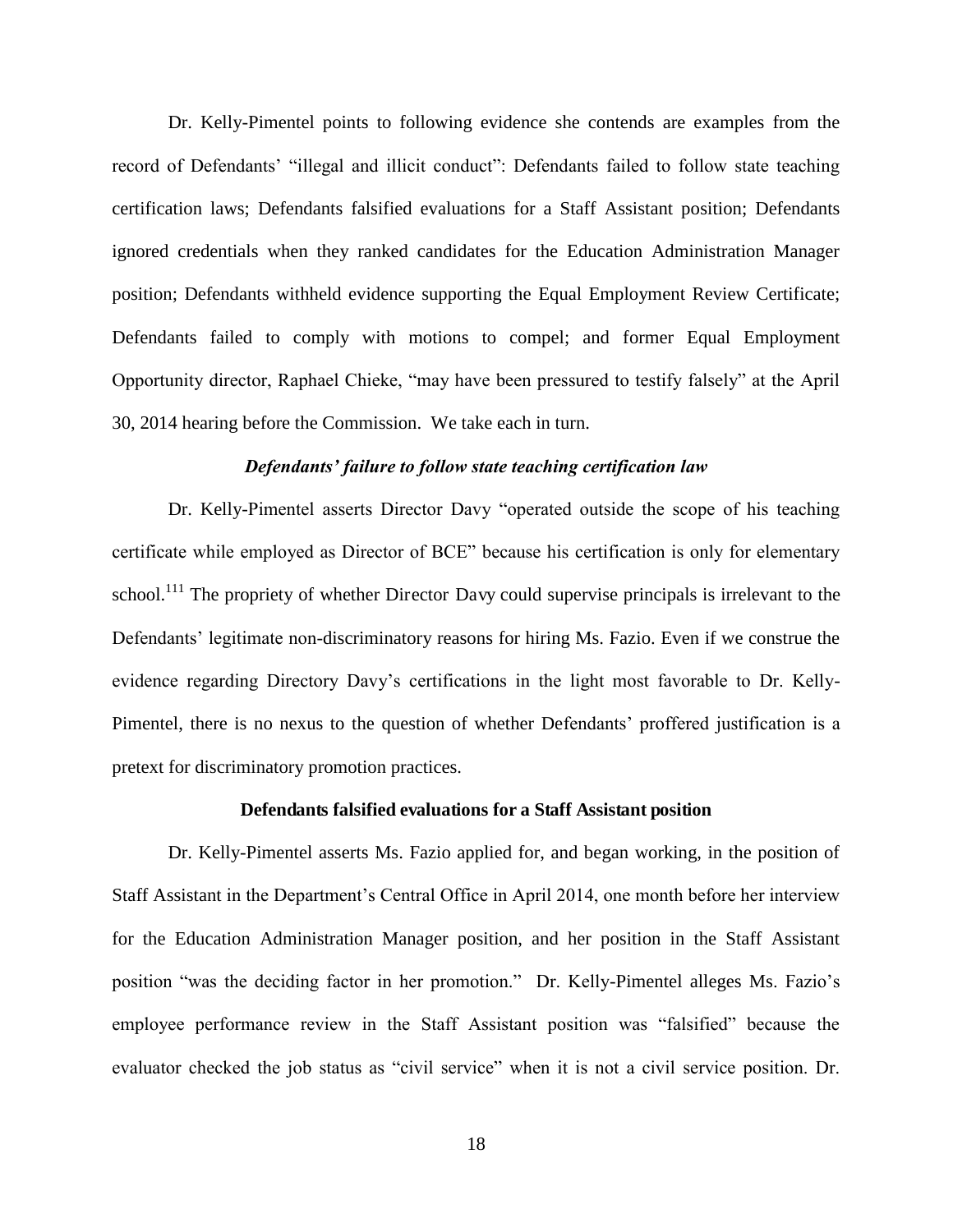Kelly-Pimentel does not identify whether Directory Davy or Executive Deputy Secretary Moore Smeal filled out this report and how classifying the Staff Assistant position as civil service – correctly or incorrectly – has any bearing on the question of whether Defendants' proffered justification is a pretext for discriminatory practices.

## **Defendants ignored credentials when they ranked candidates for the Education Administration Manager position**

 Dr. Kelly-Pimentel disputes the ranking memo prepared by Director Davy for Mr. Chieke because it is undated and makes no mention of levels of education, teaching certifications, related work experience, or other job related credentials, and "appears to be based solely on the responses to the interview questions, a violation of the Civil Service interview guide."<sup>112</sup> Dr. Kelly-Pimentel does not explain how the candidates' response to interview questions is related to race discrimination or how the failure to mention education level and teaching certifications are at all relevant.<sup>113</sup> Dr. Kelly-Pimentel's dispute focuses on her higher education level than that of Ms. Fazio, but she does not dispute levels of education or teaching certifications were not the only criteria for selection.

#### **Defendants withheld evidence supporting the Equal Employment Review Certificate**

 Directory Davy and Executive Deputy Secretary Moore Smeal filled out an Equal Employment Opportunity Review Certificate ("EERC") dated August 22, 2014.<sup>114</sup> The document includes the content of Director Davy's ranking memo to Mr. Chieke. Dr. Kelly-Pimentel asserts Defendants withheld evidence supporting the EERC form, citing paragraph 90 of her additional statement of fact at ¶ 90. Dr. Kelly-Pimentel does not explain what "evidence" is withheld from the EERC form or provide us with cite supporting such an accusation. Although unclear, we construe Dr. Kelly-Pimentel's argument as taking issue with Defendants' production on January 31, 2017 of the "backup" pages to the EERC document. We note Defendants'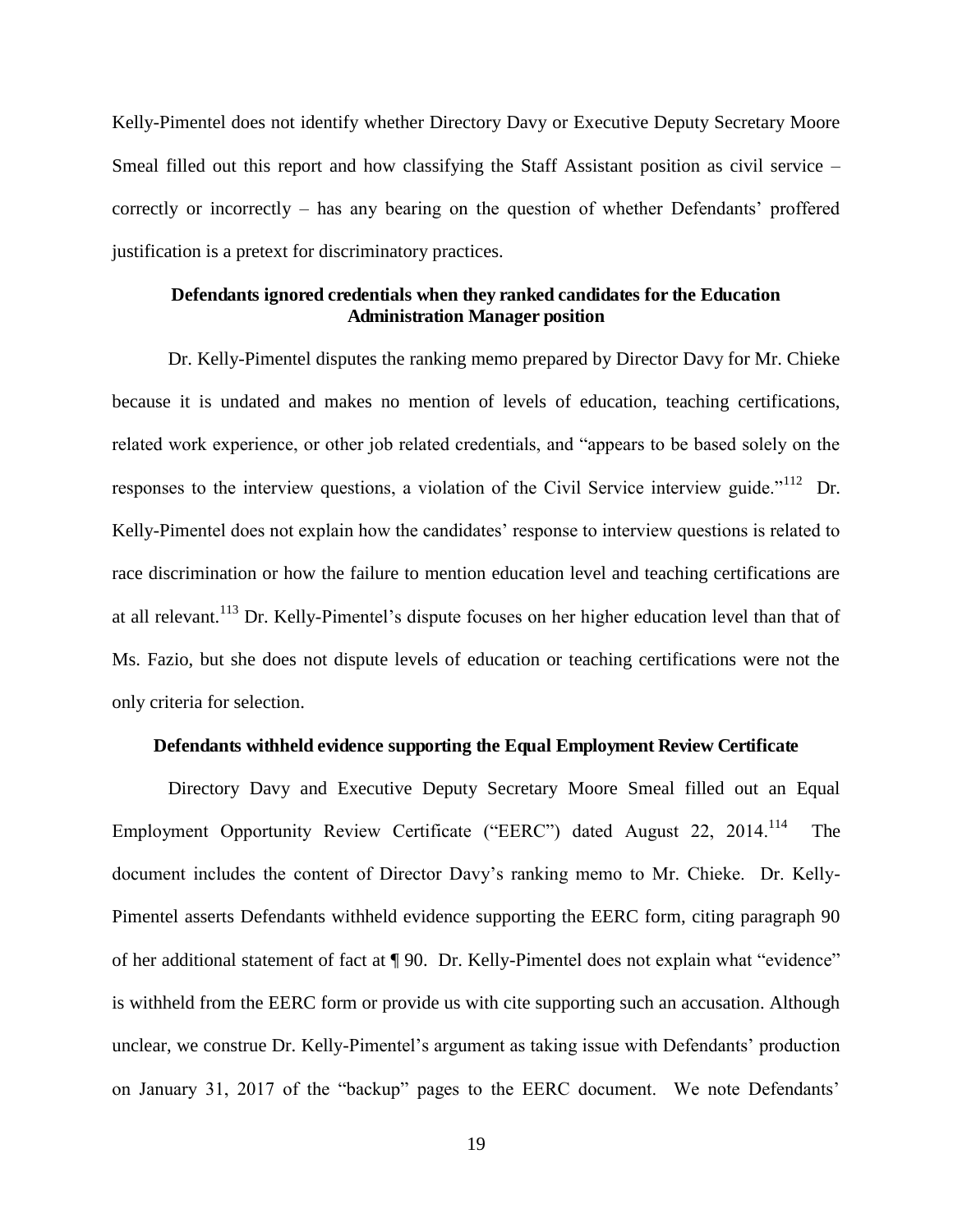appendix includes only the first two pages of the EERC, while Dr. Kelly-Pimentel's appendix includes not only the first two pages of the EERC form, but three additional narrative pages.<sup>115</sup> We cannot know how or why the complete EERC form was or was not produced; however, we cannot ascribe to it any nefarious inference to the question of whether Defendants' proffered reasons for hiring Ms. Fazio over Dr. Kelly-Pimentel is a pretext for discrimination.

## **Defendants failed to comply with motions to compel and former Equal Employment**  *Opportunity director, Raphael Chieke, "may have been pressured to testify falsely" at the April*  **30, 2014 hearing before the Commission.**

 As discussed above, Dr. Kelly-Pimentel filed two motions to compel which we granted. To the extent Defendants failed to comply with our discovery orders, Dr. Kelly-Pimentel failed to file motions objecting to Defendants' document productions. In any case, discovery disputes in 2017 are not relevant whether Defendants' reasons in May 2014 are pretext for discrimination.

 Dr. Kelly-Pimentel additionally asserts Mr. Chieke "may have been pressured to testify falsely" before the Commission. Reviewing her cites, it appears she disputes the veracity of Mr. Chieke's testimony before the Commission and Executive Deputy Director Moore Smeal's deposition testimony regarding her knowledge of Dr. Kelly-Pimentel's email to Brittany Chizer, Department Human Resource Assistant, and copied to Mr. Chieke. We find nothing in the record cited by Dr. Kelly-Pimentel supporting an assertion Mr. Chieke "may have been pressured" to falsely testify, and we do not see the nexus between such an assertion and whether the Department's proffered reason for selecting Ms. Fazio is pretextual.

 Dr. Kelly-Pimentel fails to present evidence from which a reasonable jury could either discredit Defendants' proffered reasons for their actions or believe an invidious discriminatory reason is more likely than not a motivating or determinative cause of their actions. Dr. Kelly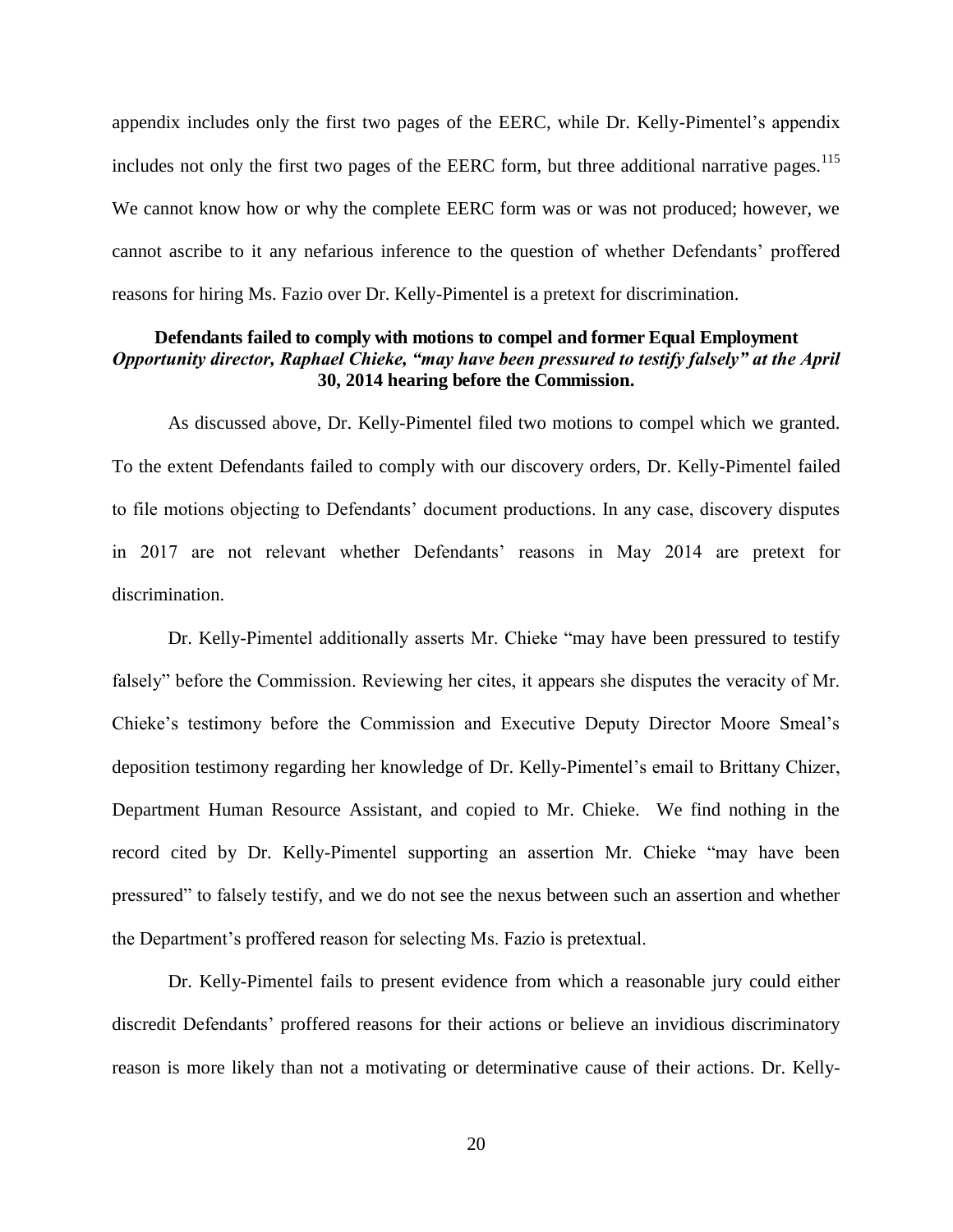Pimentel fails to carry her burden of production on the issue of pretext under the third step of the McDonnell Douglas framework.

 In their Statement of Undisputed Material Facts, Defendants assert "race was not used as a factor in the selection of Fazio for the position," citing to Director Davy's deposition testimony, Executive Deputy Secretary Moore Smeal's deposition, and their testimony before the Commission.<sup>116</sup> Dr. Kelly-Pimentel responds: "statements made by the Defendants regarding race in this case be dismissed as self-serving," but provides no cite showing a genuine issue as to this material fact. Dr. Kelly-Pimentel cannot rest on mere allegations, but must present actual evidence creating a genuine issue as to a material fact for trial.<sup>117</sup> Plaintiffs must "go beyond the pleadings and by [their] own affidavits, or by the 'depositions, answers to interrogatories, and admissions on file,' designate 'specific facts showing that there is a genuine issue for trial.'"<sup>118</sup> She must "do more than simply show that there is some metaphysical doubt as to the material facts."<sup>119</sup> "[U]nsupported allegations ... and pleadings are insufficient to repel summary judgment."<sup>120</sup>

#### **III. Conclusion**

We find Dr. Kelly-Pimentel's equal protection claim precluded by collateral estoppel, having already litigated the issue of discrimination based on disparate treatment before the Commission and Commonwealth Court. Even if collateral estoppel did not preclude Dr. Kelly-Pimentel's claims, she fails to adduce evidence of discrimination. In the absence of evidence from which she could prevail, summary judgment in favor of Defendants is granted.

<sup>&</sup>lt;sup>1</sup> Our Policies require a Statement of Undisputed Material Facts ("SUMF") and an appendix in support of summary judgment. Defendants filed their SUMF and appendix at ECF Doc. Nos. 53, 54. Dr. Kelly-Pimentel responded to Defendants' SUMF, added additional facts she contends are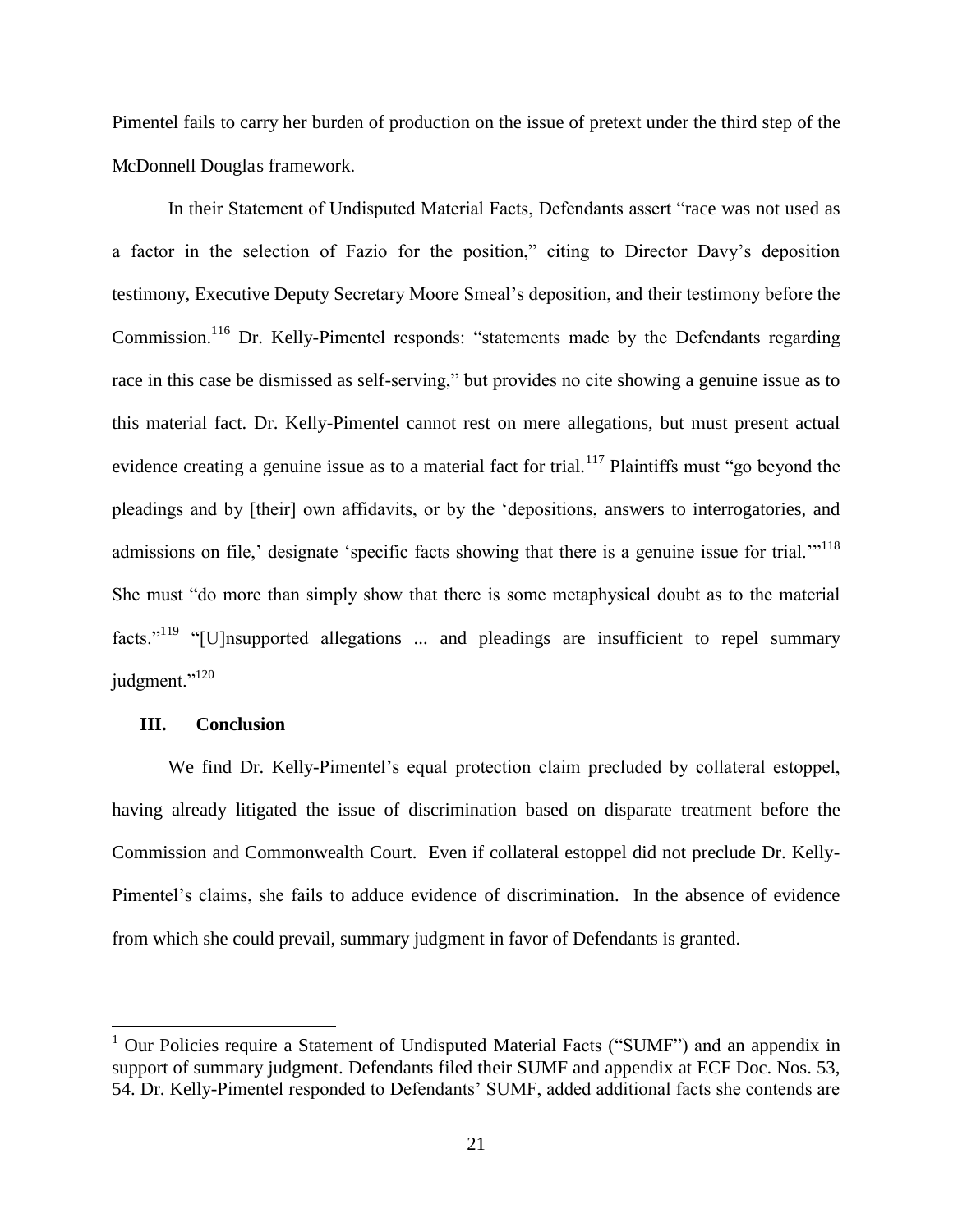material to summary judgment, and supplemented the appendix with additional exhibits (ECF Doc. No. 57, 56-4). References to exhibits in the appendices shall be referred to by Bates number, for example, "1a."

 $2$  SUMF at ¶ 1.

 $3$  Id. at  $\P$  7, 8.

<sup>4</sup> Id. at  $\P\P$  14-16; 21a-23a; 27a.

<sup>5</sup> Id. at  $\P$  2, 5; see 71 P.S. § 61(a).

 $6$  Id. at  $\P\P$  4, 6.

<sup>7</sup> SUMF at  $\P$  9-10. Director Davy retired in June 2016. Id. at  $\P$  10.

 $8$  Id. at  $\P$  18-19.

 $^{9}$  Id. at  $\P$  22, 24, 27.

<sup>10</sup> Id. at  $\P\P$  25-26.

<sup>11</sup> Id. at  $\P\P$  28-29.

<sup>12</sup> Id. at ¶¶ 33-35.

 $13$  Id. at ¶ 36.

<sup>14</sup> Id. at ¶¶ 36-37. Dr. Kelly-Pimentel disputes her application packet is complete. See Plaintiff's response to SUMF at ¶ 37 (ECF Doc. No. 57). Dr. Kelly-Pimentel submitted documents at her May 14, 2014 interview (891a-910a) (ECF Doc. No. 56-6) after submitting an application with supporting documentation on March 22, 2014 (71a-112a). Defendants do not dispute this. See Defendants' Response to Plaintiff's Statement of Additional Material Facts at ¶¶ 85, 86 (ECF Doc. No. 59).

<sup>15</sup> SUMF at ¶¶ 38-39.

 $^{16}$  Id.

 $17$  Id. at ¶ 40.

 $18$  Id. at ¶ 49.

 $19$  Id. at  $\P\P$  45-46.

 $20$  Id. at  $\P\P$  47-49.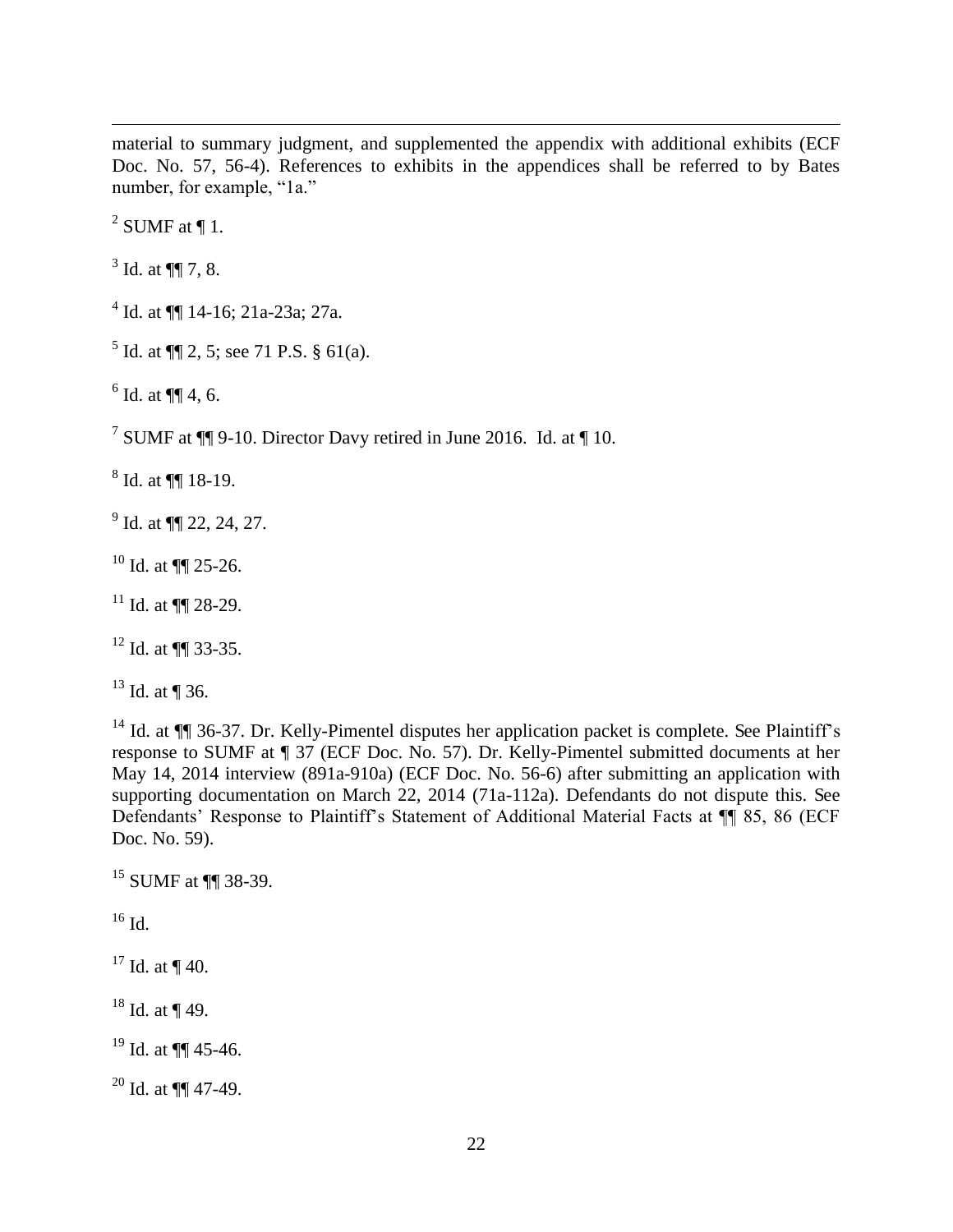<sup>21</sup> Id. at  $\P$  51; 317a-318a.

 $22$  SUMF at ¶ 52.

 $^{23}$  Id. at ¶ 53.

<sup>24</sup> Id. at  $\P$  54; 330a.

 $^{25}$  SUMF at ¶ 55.

 $26$  Id. at ¶ 56.

<sup>27</sup> Id. at ¶ 58; 332a-381a.

 $28$  SUMF at ¶ 59.

<sup>29</sup> Kelly-*Pimentel v. State Civil Serv. Comm'n*, No. 72 C.D. 2016, 2017 WL 429514, at \* 2 (Pa. Commw. Ct. Feb. 1, 2017); 866a-872a.

 $30$  Id. at  $*6$ .

 $31$  On February 16, 2016, the Honorable Mark R. Hornak granted Defendants' motion to dismiss, dismissing with prejudice the Title VII claim but granting Dr. Kelly-Pimentel leave to file an amended complaint (ECF Doc. Nos. 12, 13).

Dr. Kelly-Pimentel filed an amended complaint, dropping the Department as a defendant, and alleging violations of the First and Fourteenth Amendment under 42 U.S.C. § 1983, Title IX of the Education Amendments of 1972 **(**20 U.S.C. § 1681**)** and Pennsylvania statute against Secretary Wetzel, Executive Deputy Secretary Moore Smeal, and Director Davy in their individual capacities **(ECF Doc. No. 14).** On August 29, 2016, after oral argument on Defendants' motion to dismiss the amended complaint, Judge Hornak entered an order dismissing with prejudice the Title IX and §1983 First Amendment claims; dismissing without prejudice the state statutory claims; and denying the motion to dismiss the § 1983 Fourteenth Amendment equal prote**ction race discrimination claim (**ECF Doc. No. 28 (text order)).

 $32$  Summary judgment is proper when "the movant shows that there is no genuine issue as to any material fact and that the moving party is entitled to a judgment as a matter of law." Fed.R.Civ.P. 56(a). A dispute as to a material fact is genuine if "the evidence is such that a reasonable jury could return a verdict for the nonmoving party." Anderson v. Liberty Lobby, Inc., 477 U.S. 242, 255 (1986). On a motion for summary judgment, "we view the underlying facts and all reasonable inferences therefrom in the light most favorable to the party opposing the motion." Mancini v. Northampton Cnty., 836 F.3d 308, 313 (3d Cir. 2016) (quoting Blunt v. Lower Merion Sch. Dist., 767 F.3d 247, 265 (3d Cir. 2014)). "The party seeking summary judgment 'has the burden of demonstrating that the evidentiary record presents no genuine issue of material fact.'" Parkell v. Danberg, 833 F.3d 313, 323 (3d Cir. 2016) (quoting *Willis v. UPMC Children's Hosp.*  of Pittsburgh, 808 F.3d 638, 643 (3d Cir. 2015)). If the movant carries its burden, "the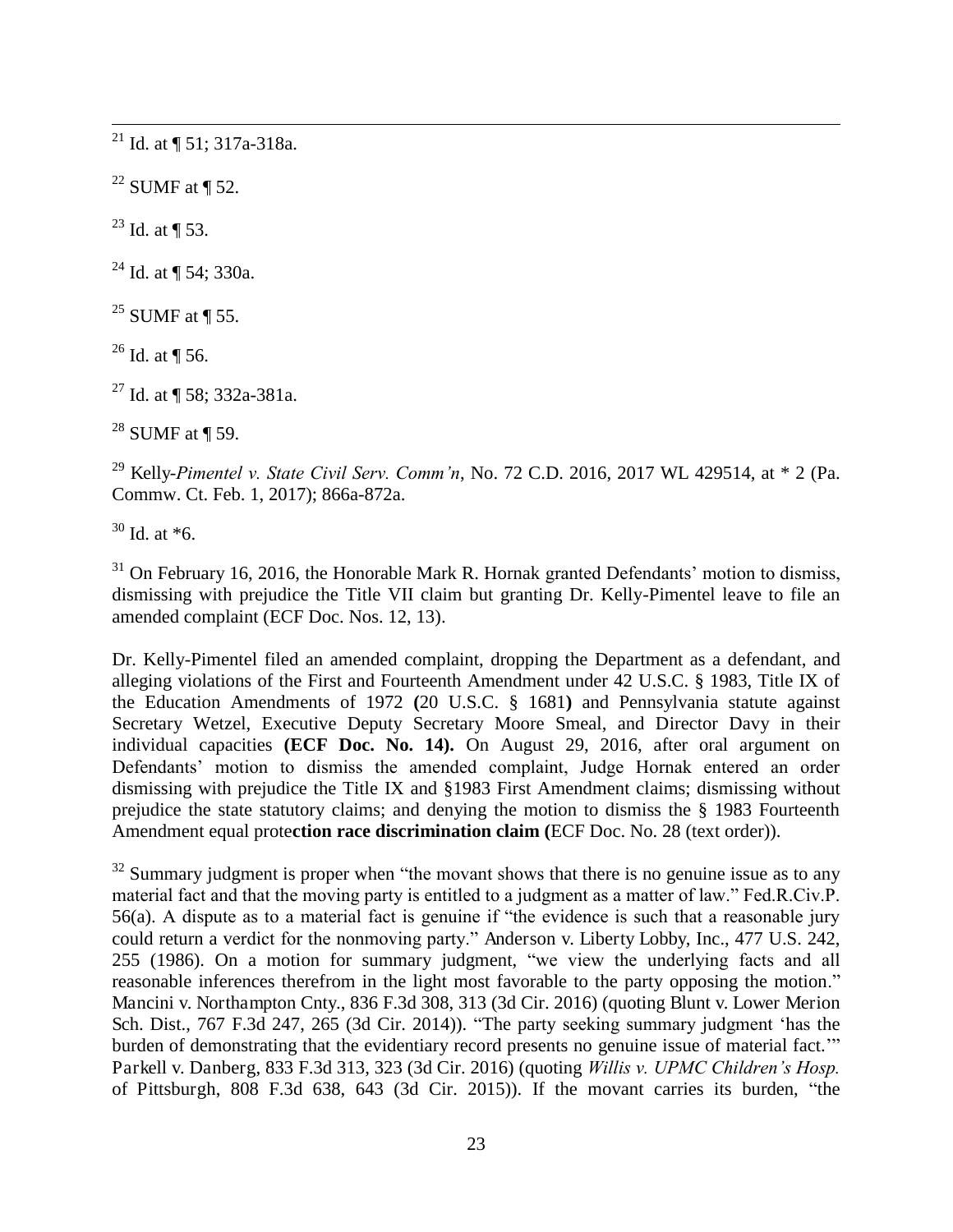nonmoving party must identify facts in the record that would enable them to make a sufficient showing on essential elements of their care for which they have the burden of proof." Willis, 808 F.3d at 643 (citing Celotex Corp. v. Catrett, 477 U.S. 317, 323 (1986)). "If, after adequate time for discovery, the nonmoving party has not met its burden, pursuant to Federal Rule of Civil Procedure 56, the court must enter summary judgment against the nonmoving party." Willis, 808 F.3d at 643 (citing Celotex Corp., 477 U.S. at 322-323).

<sup>33</sup> Peloro v. United States, 488 F.3d 163, 174 (3d Cir. 2007).

<sup>34</sup> Edmundson v. Borough of Kennett Square, 4 F.3d 186, 189 (3d Cir.1993) (citations omitted); Allen v. McCurry, 449 U.S. 90, 96 (citing 28 U.S.C. § 1738).

<sup>35</sup> Britt v. United Steel Workers of America Local 2367, 319 F.App'x 89, 90 (3d Cir. 2008) (quoting Lance v. Dennis, 546 U.S. 459, 466 (2006)).

<sup>36</sup> Hitchens v. Cty. of Montgomery, 98 F.App'x 106, 111 (3d Cir. 2004) (citing Greenleaf v. Garlock, Inc., 174 F.3d 352, 357-358 (3d Cir. 1999). Similarly, federal collateral estoppel, or issue preclusion, "prevents parties form relitigating an issue that has already been actually litigated. The prerequisites for the application of issue preclusion are satisfied when: (1) the issue sought to be precluded [is] the same as that involved in the prior action; (2) that issue [was] actually litigated; (3) it [was]determined by a final and valid judgment; and (4) the determination [was] essential to the prior judgment." Peloro v. United States, 488 F.3d 163, 174-175 (3d Cir. 2007) (quoting Burlington N. R.R. Co. v. Hyundai Merch. Marine Co., 63 F.3d 1227-1231-32 (3d Cir. 1995) (internal quotations omitted)). Dr. Kelly-Pimentel's brief in opposition to Defendants' motion for summary judgment analyzes Pennsylvania's four factor test, but adds the fourth factor from the federal test. Under either analysis, the outcome is the same.

 $37$  71 P.S. § 741.951(b).

<sup>38</sup> 71 P.S. § 741.905a (emphasis added).

<sup>39</sup> Price v. Luzerne/Wyoming Counties Area Agency on Aging, 672 A.2d 409, 411, n.4 (Pa. Commw. Ct. 1996) (citing Pronko v. Dept. of Revenue, 539 A.2d 456 (Pa. Commw. Ct. 1988)).

 $40$  401 U.S. 424 (1971).

<sup>41</sup> 560 A.2d 859 (Pa. Commw. Ct. 1989), appeal denied, 524 Pa. 633, 574 A.2d 73 (1990).

 $42$  Brief at 5-6 (ECF Doc. No. 58).

<sup>43</sup> Griggs, 401 U.S. at 431.

<sup>44</sup> Id.

 $45$  Id. at 432.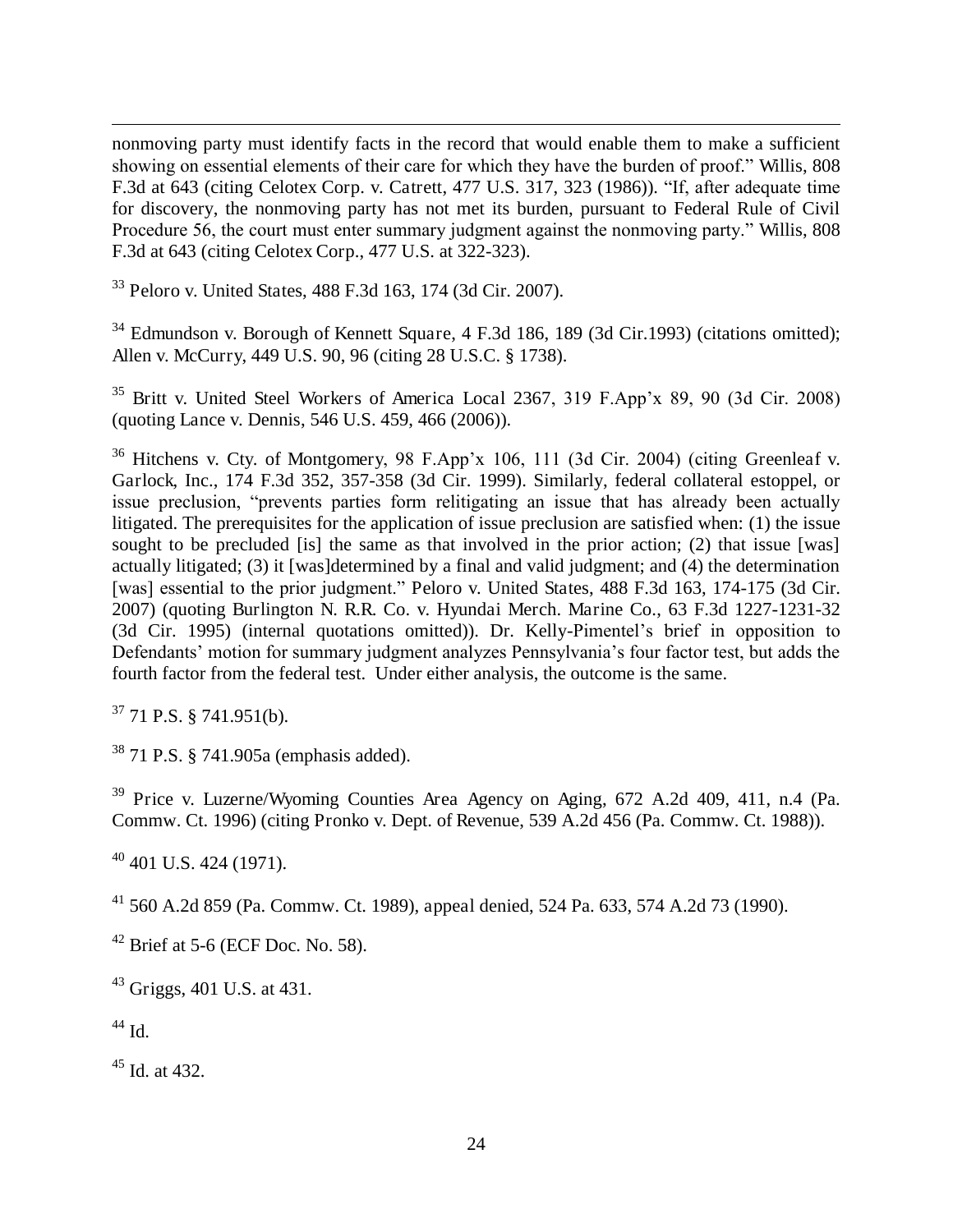<sup>46</sup> 532 A.2d 315 (Pa. 1987).

<sup>47</sup> 411 U.S. 792 (1973); see Henderson, 560 A.2d at 863; *Commonwealth Dep't. of Health v.*  Nwogwugwu, 594 A.2d 847, 849-850, n.5 (Pa. Commw. Ct. 1991).

<sup>48</sup> Nwogwugwu, 594 A.2d at 850.

 $49$  Id. (citing Henderson, 560 A.2d at 863).

 $50$  Nwogwugwu (citing Henderson, 560 A.2d at 864).

<sup>51</sup> Nwogwugwu (citing *Snipas v. Dep't. of Public Welfare*, 405 A.2d 1366 (Pa. 1979).

<sup>52</sup> Nwogwugwu, 594 A.2d at 850-851 (quoting *Texas Dep't. of Cmty. Affiairs v. Burdine*, 450 U.S. 248, 256 (1981)).

<sup>53</sup> Brief at 6 (ECF Doc. No. 58); 920a-924a.

<sup>54</sup> 928a-930a.

 $55$  Brief at 6 (ECF Doc. No. 58).

<sup>56</sup> Am. Mfrs. Mut. Ins. Co. v. Sullivan, 526 U.S. 40, 49-50 (1999).

 $57$  Blunt v. Lower Merion Sch. Dist., 767 F.3d 247, 273 (3d Cir. 2014) (quoting Andrews v. City of Phila., 895 F.2d 1469, 1478 (3d Cir. 1990) (internal quotations omitted).

<sup>58</sup> Amended Complaint at  $\P$  3(a) (ECF Doc. No. 14). The parties do not address Dr. Kelly-Pimentel's allegation Defendants failed to "protect her from harassing and retaliatory conduct" in their summary judgment briefing. The Commonwealth Court noted Dr. Kelly-Pimentel "briefly mention[ed] retaliation in her brief, quoting testimony indicated that Davy was aware of a grievance she filed against the Department for a separate matter. To the extent that Petitioner now raises an argument that the Department retaliated against her for filing a grievance, that argument was not raised before the Commission and, thus, is waived on appeal." Kelly-Pimentel, 2017 WL 429514 at \*6, n.13. Dr. Kelly-Pimentel does not mention or provide us with any argument or evidence supporting a retaliation or harassment claim, and we consider it abandoned.

 $59$  Plaintiff's response in opposition to Defendants' motion for summary judgment at  $\P$  5 (ECF) Doc. No. 56). Similarly, Dr. Kelly-Pimentel argues "[D]efendants failed to offer a legitimate explanation for their conduct. Rather, the record is replete with illegal and illicit conduct. The most glaring examples are failing to follow state teaching certification laws, falsifying evaluations for the Staff Assistant position and ignoring credentials during the ranking for the [Education Administration Manager Western Region] position." Brief in opposition to summary judgment at 9 (ECF Doc. No. 58).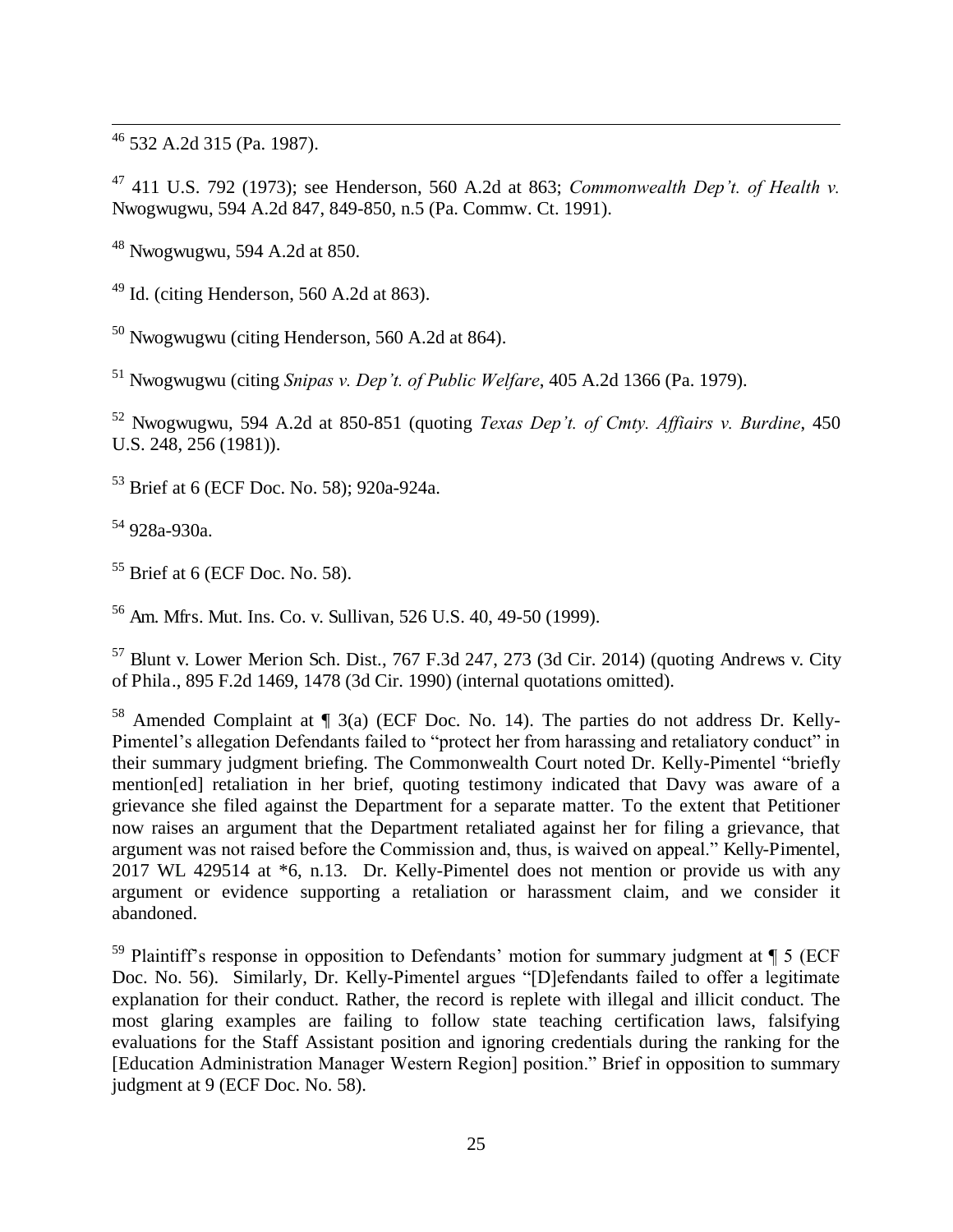332a.

380a.

Kelly-Pimentel, 2017 WL 429514 at  $*$  6.

<sup>63</sup> We take judicial notice of the Commonwealth Court's docket sheet in Kelly-Pimentel v. State Civil Service Commission, No. 72 C.D. 2016.

Id.

 $<sup>65</sup>$  Brief at 6 (ECF Doc. No. 58).</sup>

Kelly-Pimentel, 2017 WL 429514 at \*6.

 372a. As discussed above, Nwogwugwu, is a 1991 opinion Commonwealth Court opinion outlining the prima facie case for discrimination under Section 905.1 of the Act as previously set out in the Commonwealth Court's 1989 Henderson opinion.

372a-374a.

374a- 379a.

Brief at 7 (ECF Doc. No. 58). See n. 39, supra.

Id. at 6.

Id. at 7.

 Bradley v. Pittsburgh Bd. of Educ., 913 F.2d 1064, 1074 (3d Cir. 1990); Ochner v. Stedman, 572 F.App'x 143, 148 (3d Cir. 2014); Logan v. Bd. of Educ. of Sch. Dist. of Pittsburgh, No. 15- 499, 2016 WL 7232571, \*4 (W.D. Pa. Dec. 14, 2016).

ECF Doc. No. 40.

 $^{75}$  ECF Doc. No. 41.

ECF Doc. No. 42.

ECF Doc. No. 44.

ECF Doc. Nos. 46, 47.

Brief at 7 (ECF Doc. No. 58).

Montana v. United States, 440 U.S. 147, 153 (1979).

*Chavarriaga v. N.J. Dep't of Corr.*, 806 F.3d 210, 227 (3d Cir. 2015).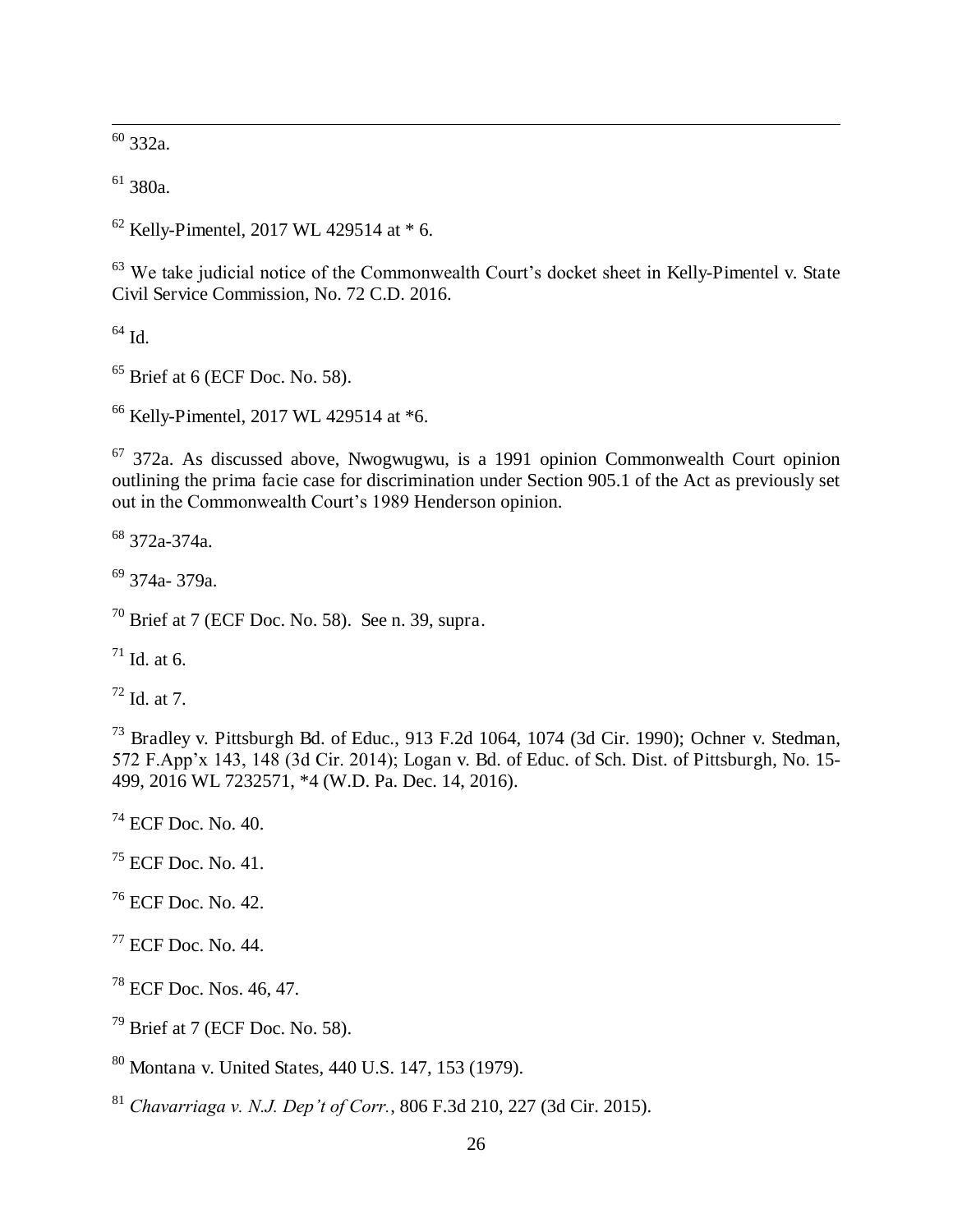$82$  A.M. ex rel. J.M.K. v. Luzerne Cnty. Juvenile Det. Ctr., 372 F.3d 572, 586 (3d Cir. 2004); Parkell v. Danberg, 833 F.3d 313, 330 (3d Cir. 2016).

 $83$  Brief at 8 (ECF Doc. No. 58).

84 Amended Complaint at ¶ 7.a. Dr. Kelly-Pimentel identifies the "Policy Statement" as a February 26, 2014 memorandum issued by Secretary Wetzel. We cannot locate the February 26, 2014 memorandum in the record.

<sup>85</sup> Rosa-Diaz v. Dow, No. 16-4349, 2017 WL 1097101, \*3, n. 6 (3d Cir. Mar. 23, 2017) (quoting Chavarriaga, 806 F.3d at 223).

<sup>86</sup> 887a.

 $87$  Chavarriaga, 806 F.3d at 223 (citing Sample v. Diecks, 885 F.3d 1099, 1118 (3d Cir. 1989)).

<sup>88</sup> See Plaintiff's Response to SUMF at ¶ 40 (ECF Doc. No. 57).

<sup>89</sup> Parkell, 833 F.3d at 330.

<sup>90</sup> Brief at 9 (ECF Doc. No. 58). Dr. Kelly-Pimentel asserts she "has been passed over in two promotions subsequent to the filing of this case." Id. These allegations are not contained in the Amended Complaint and are not material to resolution of this action.

<sup>91</sup> Rode v. Dellarciprete, 845 F.2d 1195, 1207 (3d Cir. 1988). See Rosa-Diaz, 2017 WL 1097101 at \*3 (claim for supervisory liability under §1983 properly dismissed because plaintiff "premised [claims] solely on the Supervisor Defendants'' after-the-fact participation in reviewing grievances or appeals, generally an insufficient basis to establish 'personal knowledge' for purposes of § 1983") (citing Rode, 845 F.2d at 1208)).

<sup>92</sup> The Equal Protection Clause of the Fourteenth Amendment provides "[n]o state shall . . . deny to any person within its jurisdiction the equal protection of the laws." U.S. Const. Amend. XIV, §1.

<sup>93</sup> Hafer v. Melo, 502 U.S. 21, 25 (1991).

<sup>94</sup> Hafer, 502 U.S. at 25 (quoting Kentucky v. Graham, 473 U.S. 159, 166 (1985)).

<sup>95</sup> Antonelli v. New Jersey, 419 F.3d 267, 274 (3d Cir. 2005) (quoting City of Cuyahoga Falls v. Buckeye Cmty. Hope Found., 538 U.S. 188, 194 (2003)).

<sup>96</sup> Brief at 9 (ECF Doc. No. 58). Dr. Kelly-Pimentel cites the burden-shifting analysis articulated in *St. Mary's Honor Center v. Hicks*, 509 U.S. 502 (1993). In Hicks, the Supreme Court further elucidated its earlier decisions in Texas Dept. of Cmty. Affairs v. Burdine, 450 U.S. 248 (1981) and McDonnell Douglas Corp. v. Green, 411 U.S. 792 (1973) which developed the framework for the allocation of the burden of production and proof in Title VII discriminatory treatment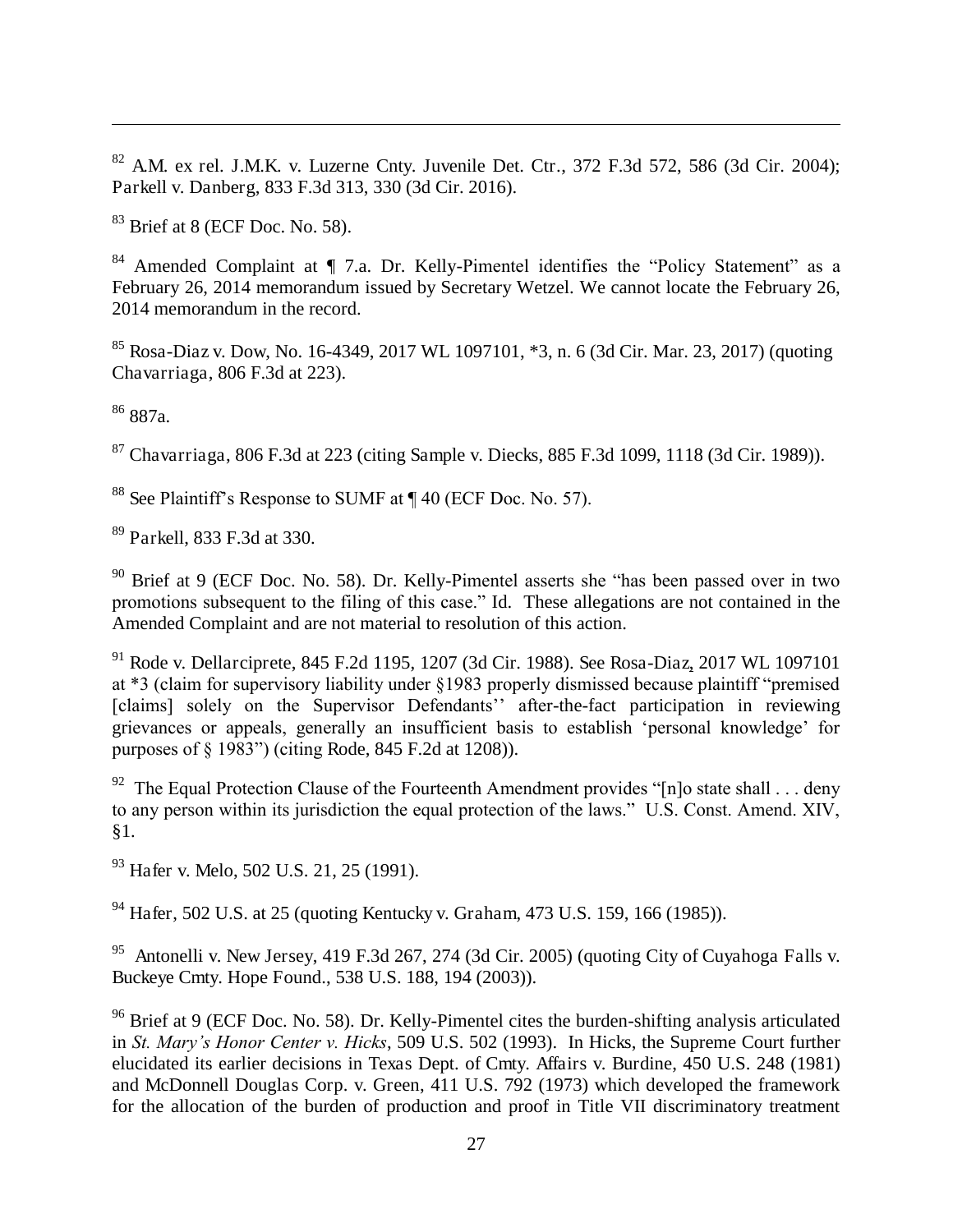cases. Hicks, 590 U.S. 506. Dr. Kelly-Pimentel's Amended Complaint articulates an equal protection claim based on disparate treatment. See Amended Complaint at ¶ 3.a. (ECF Doc. No. 14).

 $97$  Reply Brief at 1 (ECF Doc. No. 60).

<sup>98</sup> Stewart v. Rutgers, The State University, 120 F.3d 426, 432 (3d Cir. 1997).

<sup>99</sup> In their Reply Brief, Defendants argue Dr. Kelly-Pimentel did not establish even a prima facie case of discrimination. Reply Brief at 2-4 (ECF Doc. No. 60). For purposes of the summary judgment analysis, we will presume Dr. Kelly-Pimentel established a prima facie case of discrimination, and focus on the second and third steps of the McDonnell Douglas framework.

 $100$  Jones v. Se. Pa. Transp. Auth., 796 F/3d 323. 326 (3d Cir. 2015) (citing Fuentes v. Perskie, 32 F.3d 759, 763 (3d Cir. 1994)); Sarullo v. U.S. Postal Service, 352 F.3d 789, 797 (3d Cir. 2003).

<sup>101</sup> Fuentes v. Perskie, 32 F.3d 759, 763 (3d Cir. 1994) (citing Hicks, 509 U.S. at 508-510).

 $102$  Fuentes, 32 F.3d at 763 (citing Burdine, 450 U.S. at 253).

 $103 \text{ } 299a - 300a$ .

<sup>104</sup> 299a.

 $105$  Id.

 $106$  813a, 817a.

 $107$  671a.

<sup>108</sup> 715a-716a.

<sup>109</sup> Burton v. Teleflex Inc., 707 F.3d 417, 427 (3d Cir. 2013) (quoting Fuentes, 32 F.3d at 764).

<sup>110</sup> Id. (internal quotations and citations omitted).

<sup>111</sup> Plaintiff's Response to SUMF at  $\P$  10 (ECF Doc. No. 57).

 $112$  Id. at ¶ 38.

<sup>113</sup> A reading of the ranking memo shows work experience and other factors are discussed for each candidate. 299a-300a.

 $114912a-916a$ .

<sup>115</sup> Compare 317a-318a with 912a-916a.